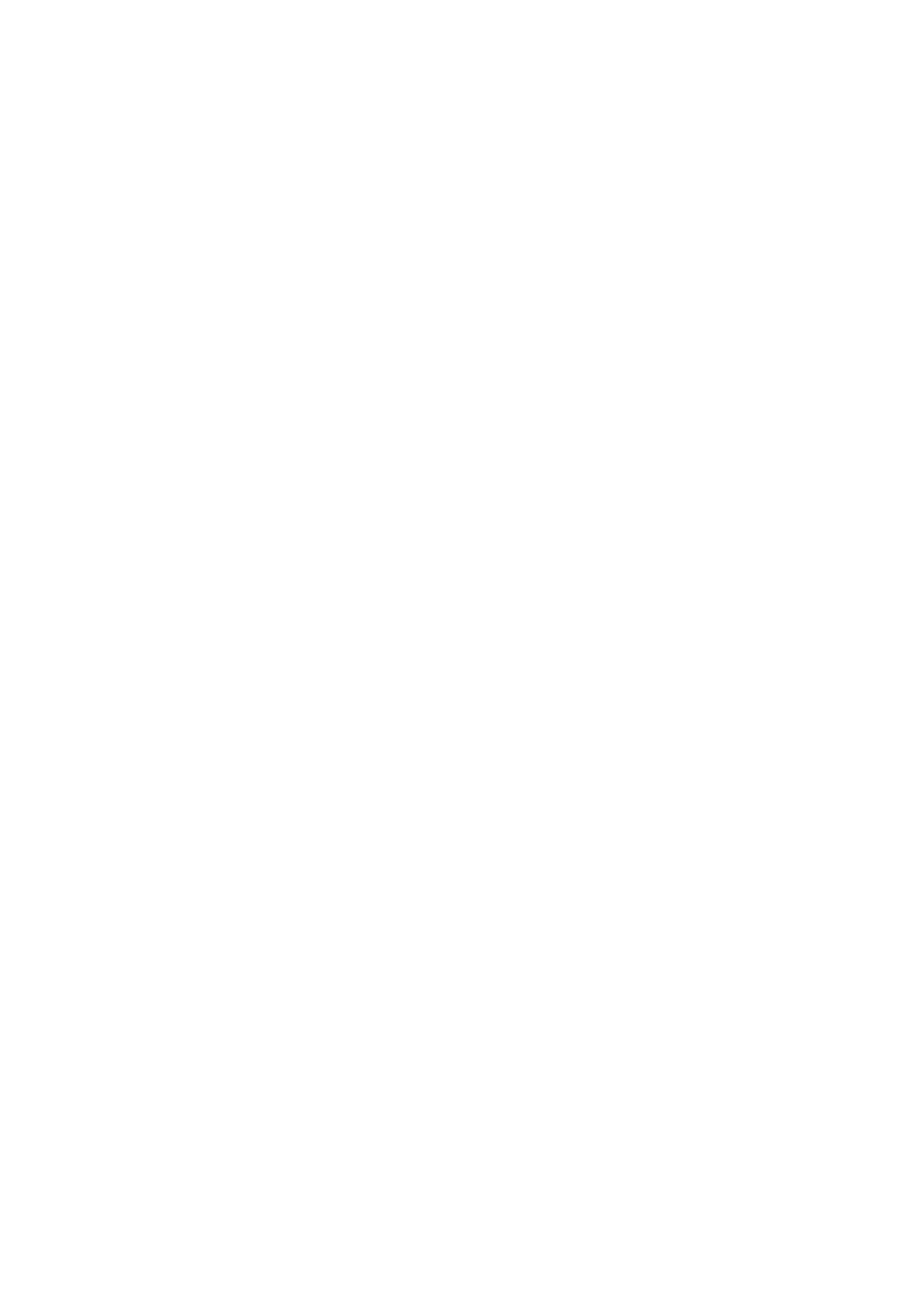## **In the case of Delfi AS v. Estonia,**

The European Court of Human Rights (First Section), sitting as a Chamber composed of:

Isabelle Berro-Lefèvre, *President,*

Elisabeth Steiner,

Khanlar Hajiyev,

Mirjana Lazarova Trajkovska,

Julia Laffranque,

Ksenija Turković,

Dmitry Dedov, *judges,*

and André Wampach, *Deputy Section Registrar,*

Having deliberated in private on 17 September 2013,

Delivers the following judgment, which was adopted on that date:

# PROCEDURE

1. The case originated in an application (no. 64569/09) against the Republic of Estonia lodged with the Court under Article 34 of the Convention for the Protection of Human Rights and Fundamental Freedoms ("the Convention") by Delfi AS, a public limited company registered in Estonia ("the applicant company"), on 4 December 2009.

2. The applicant company was represented by Mr V. Otsmann, a lawyer practising in Tallinn. The Estonian Government ("the Government") were represented by their Agent, Ms M. Kuurberg, of the Ministry of Foreign Affairs.

3. The applicant company alleged that its freedom of expression had been violated.

4. On 11 February 2011 the application was communicated to the Government. It was also decided to rule on the admissibility and merits of the application at the same time (Article 29 § 1).

5. Written submissions were received from the Helsinki Foundation for Human Rights in Warsaw, which had been granted leave by the President to intervene as a third party (Article 36 § 2 of the Convention and Rule 44 § 2).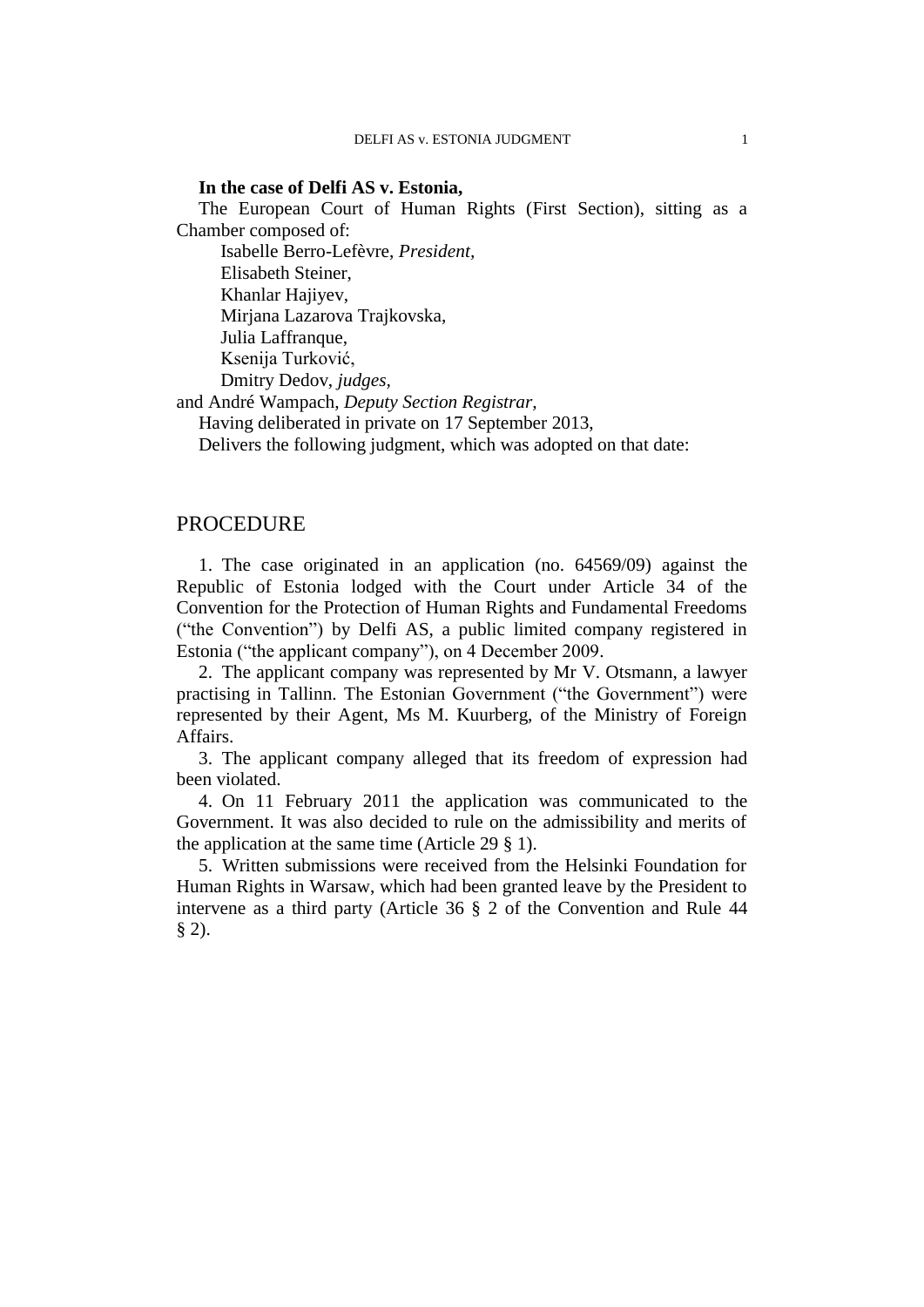# THE FACTS

# I. THE CIRCUMSTANCES OF THE CASE

6. The applicant company is a public limited company (*aktsiaselts*), registered in Estonia.

# **A. Background of the case**

7. The applicant company is the owner of Delfi, an Internet news portal that publishes up to 330 news articles a day. Delfi is one of the largest news portals on the Internet in Estonia. It publishes news in Estonian and Russian in Estonia and also operates in Latvia and Lithuania.

8. At the material time, at the end of the body of the news articles there were the words "add your comment" and fields for comments, the commenter's name and his or her email address (optional). Below these fields there were buttons "publish the comment" and "read comments". The part for reading comments left by others was a separate area which could be accessed by clicking on the "read comments" button. The comments were uploaded automatically and were, as such, not edited or moderated by the applicant company. The articles received about 10,000 readers' comments daily, the majority posted under pseudonyms.

9. Nevertheless, there was a system of notify-and-take-down in place: any reader could mark a comment as *leim* (an Estonian word for an insulting or mocking message or a message inciting hatred on the Internet) and the comment was removed expeditiously. Furthermore, there was a system of automatic deletion of comments that included certain stems of obscene words. In addition, a victim of a defamatory comment could directly notify the applicant company, in which case the comment was removed immediately.

10. The applicant company had made efforts to advise users that the comments were not its opinion and that the authors of comments were responsible for their content. On Delfi's Internet site there were "Rules of comment" which included the following:

"The Delfi message board is a technical medium allowing users to publish comments. Delfi does not edit comments. An author of a comment is liable for his/her comment. It is worth noting that there have been cases in the Estonian courts where authors have been punished for the contents of a comment ...

Delfi prohibits comments the content of which does not comply with good practice.

These are comments that:

- contain threats;
- contain insults;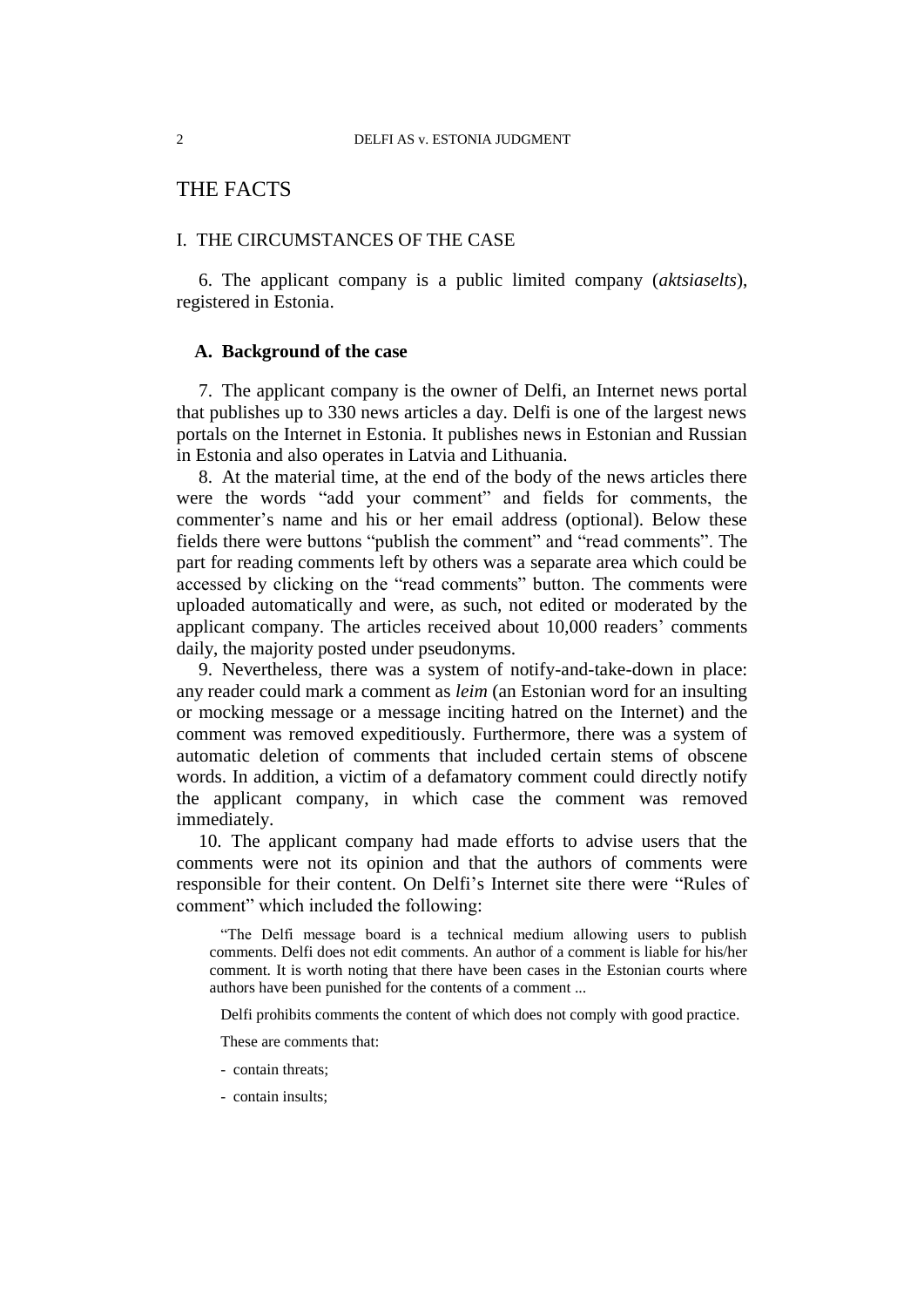- incite hostility and violence;
- incite illegal activities ...
- contain obscene expressions and vulgarities ...

Delfi has the right to remove such comments and restrict their authors' access to the writing of comments ..."

The functioning of the notice-and-take-down system was also explained in the text.

11. The Government submitted that in Estonia Delfi had a notorious history of publishing defaming and degrading comments. Thus, on 22 September 2005 the weekly newspaper *Eesti Ekspress* had published a public letter from the editorial board to the Minister of Justice, the Chief Public Prosecutor and the Chancellor of Justice in which concern was expressed about incessant taunting of people on public websites in Estonia. Delfi was named as a source of brutal and arrogant mockery.

# **B. Article and comments published on the Internet news portal**

12. On 24 January 2006 the applicant company published an article on the Delfi portal under the heading 'SLK Destroyed Planned Ice Road'. Ice roads are public roads over the frozen sea which are open between the Estonian mainland and some islands in winter. The abbreviation *SLK* stands for AS Saaremaa Laevakompanii (Saaremaa Shipping Company, a public limited company). SLK provides a public ferry transport service between the mainland and some islands. L. was a member of the supervisory board of SLK and the company's sole or majority shareholder at the material time.

13. On 24 and 25 January 2006 the article attracted 185 comments. About twenty of them contained personal threats and offensive language directed against L.

14. On 9 March 2006 L.'s lawyers requested the applicant company to remove the offensive comments and claimed 500,000 kroons (EEK) (approximately 32,000 euros (EUR)) in compensation for non-pecuniary damage. The request concerned the following twenty comments:

"1. 1. there are currents in [V]äinameri

2. open water is closer to the places you referred to, and the ice is thinner.

Proposal – let's do as in 1905, let's go to [K]uressaare with sticks and put [L.] and [Le.] in bag

2. fucking shitheads...

they bath in money anyways thanks to that monopoly and State subsidies and now started to fear that cars may drive to the islands for a couple of days without anything filling their purses. burn in your own ship, sick Jew!

3. good that [La.'s] initiative has not broken down the lines of the web flamers. go ahead, guys, [L.] into oven!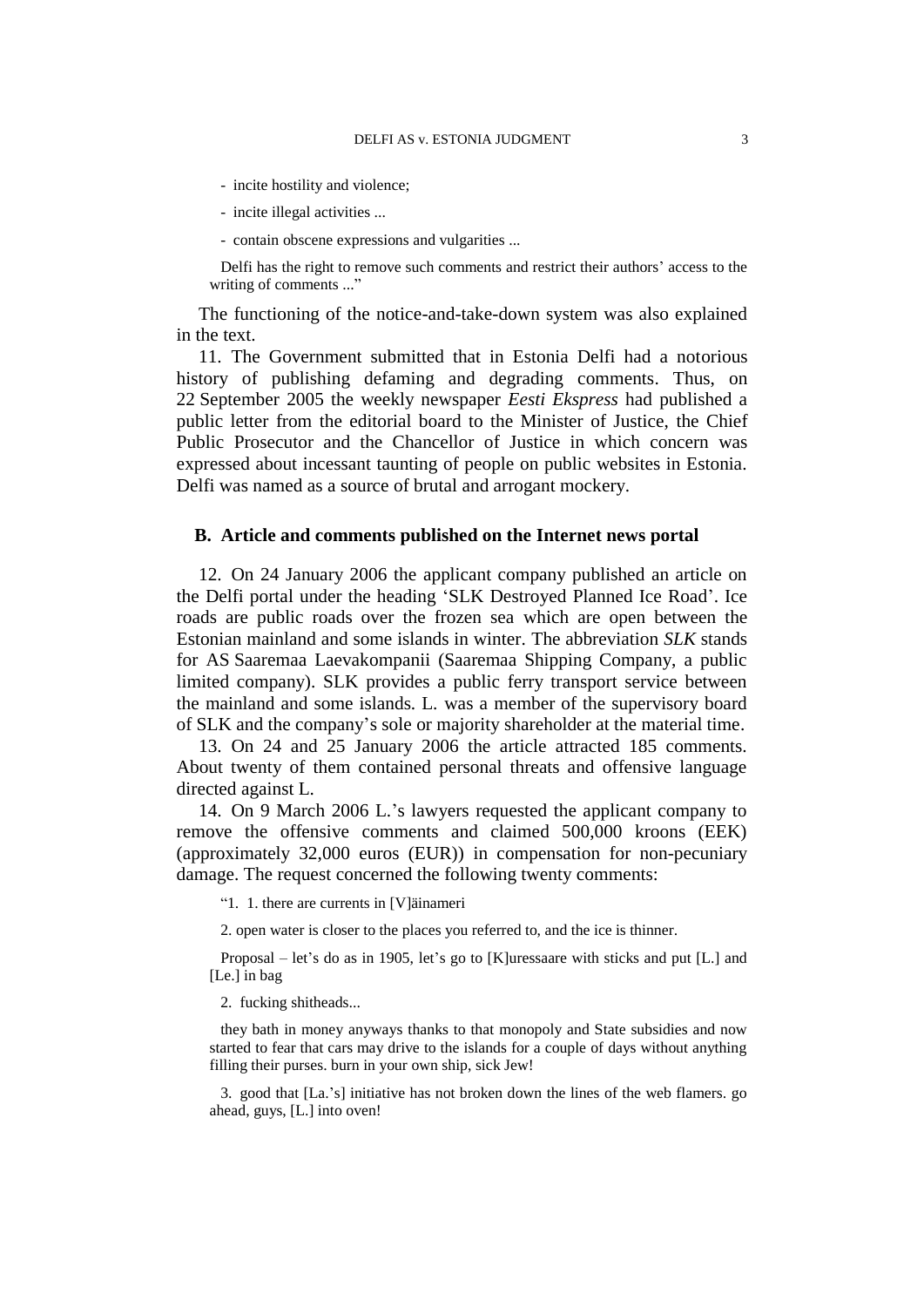4. [little L.] go and drown yourself

5. aha... [I] hardly believe that that [happened] by accident... assholes fck

6. rascal!!! [in Russian]

7. What are you whining, kill this bastard once[.] In the future the other ones ... will know what they will risk, even they will only have one little life.

8. ... is [bloody] right. To be lynched, to warn the other [islanders] and would-be men. Then nothing like that will be done again! In any event, [L.] very much deserves that, doesn't he.

9. "a good man lives [long,] a shitty man [a day or two]"

10. If there was an iceroad, [one] could easily save 500 for a full car, fckng [L.] pay for that economy, why it takes 3 [hours] for your ferries if they are so good icebreakers, go and break ice in Pärnu port ... instead, fcking monkey, I will pass [the strait] anyways and if I will drown, it is your fault

11. and can't anyone defy the shits?

12. [inhabitants of Saaremaa and Hiiumaa islands], do 1:0 to this dope.

13. wonder whether [L.] won't be trashed in Saaremaa? to screw one's owns like that.

14. The people will chatter for a couple of days in the Internet, but the crooks (and also those who are backed and whom we ourselves have elected to represent us) pocket the money and pay no attention to this flaming – no one gives a shit about this.

Once [M.] and other big crooks also used to boss around, but their greed stroke back (RIP). Will also strike back to these crooks sooner or later. As they sow, so shall they reap, but they should nevertheless be contained (by lynching as the state is powerless in respect of them – it is really them who govern the state), because they only live for today. Tomorrow, the flood.

15. this [V.] will once get [a blow] from me with a cake.

damn, as soon as you put a cauldron on the fire and there is smoke rising from the chimney of the sauna, the crows from Saaremaa are there – thinking that...a pig is going to be slaughtered. no way

16. bastards!!!! Ofelia also has an ice class, so this is no excuse why Ola was required!!!

17. Estonian state, led by scum [and] financed by scum, of course does not prevent or punish the antisocial acts of the scum. But well, each [L.] has his Michaelmas... and this cannot at all be compared to a ram's Michaelmas. Actually sorry for  $[L]$  – a human, after all... :D :D :D

18. ... if after such acts [L.] should all of a sudden happen to be on sick leave and also in case of the next destruction of the ice road... will he [then] dear to act like a pig for the third time? :)

19. fucking bastard, that [L.]... could have gone home with my baby soon... anyways his company cannot guarantee a normal ferry service and the prices are such that... real creep... a question arises whose pockets and mouths he has filled up with money so that he's acting like a pig from year to year

20. can't make bread from shit; and paper and internet stand everything; and just for own fun (really the state and [L.] do not care about the people's opinion)... just for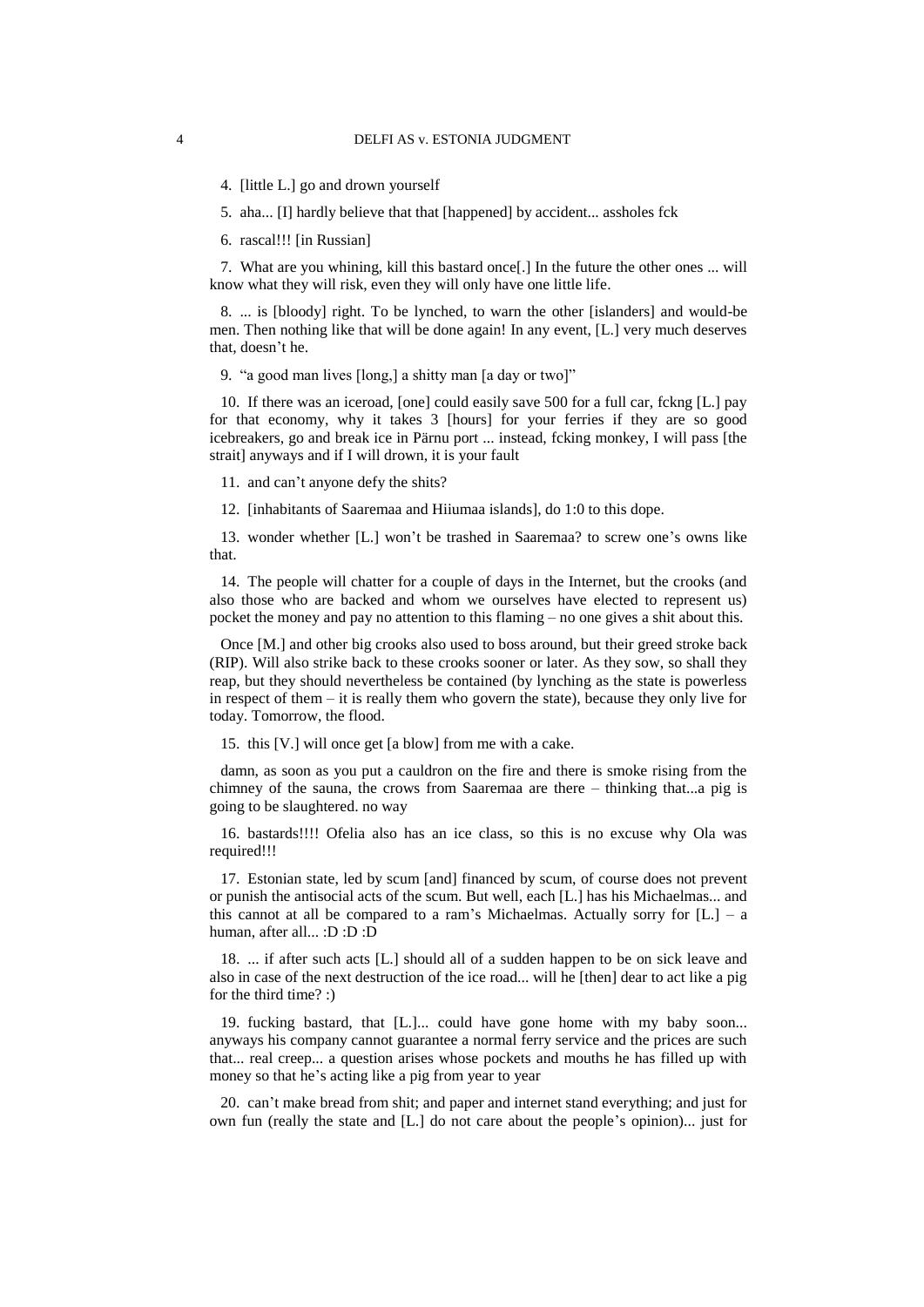fun, with no greed for money  $- I$  pee into the  $[L, s]$  ear and then I also shit onto his head. :)"

15. On the same day the offensive comments were removed by the applicant company.

16. On 23 March 2006 the applicant company responded to the request from L.'s lawyers. It informed L. that the comments had been removed under the notice-and-take-down obligation, and refused the claim for damages.

### **C. Civil proceedings against the applicant company**

17. On 13 April 2006 L. brought a civil suit with the Harju County Court against the applicant company.

18. At the hearing of 28 May 2007 the representatives of the applicant company submitted, *inter alia*, that in cases like the "Bronze Night" (public disorders related to the relocation of the Bronze Soldier monument in April 2007) Delfi had removed 5,000-10,000 comments per day, also on its own initiative.

19. By a judgment of 25 June 2007 L.'s claim was dismissed. The County Court found that the applicant company's responsibility was excluded under the Information Society Services Act (*Infoühiskonna teenuse seadus*), which was based on the Directive on Electronic Commerce (Directive 2000/31/EC of the European Parliament and of the Council of 8 June 2000 on certain legal aspects of information society services, in particular electronic commerce, in the Internal Market). The court considered that the comment environment in the applicant company's news portal was to be distinguished from the portal's journalistic area. The administration of the former by the applicant company was essentially of a mechanical and passive nature. The applicant company could not be considered the publisher of the comments, nor did it have any obligation to monitor them.

20. On 22 October 2007 the Tallinn Court of Appeal allowed L.'s appeal. It considered that the County Court had erred in finding that the applicant company's responsibility was excluded under the Information Society Services Act. The County Court's judgment was quashed and the case referred back to the first-instance court for new consideration.

21. On 21 January 2008 the Supreme Court declined to hear the applicant company's appeal.

22. On 27 June 2008 the Harju County Court, having re-examined the case, found for L. In accordance with the Court of Appeal's instructions it relied on the Obligations Act (*Võlaõigusseadus*) and deemed the Information Society Services Act inapplicable. It observed that the applicant company had placed a note on its Internet site that comments were not edited, that it was prohibited to post comments that were contrary to good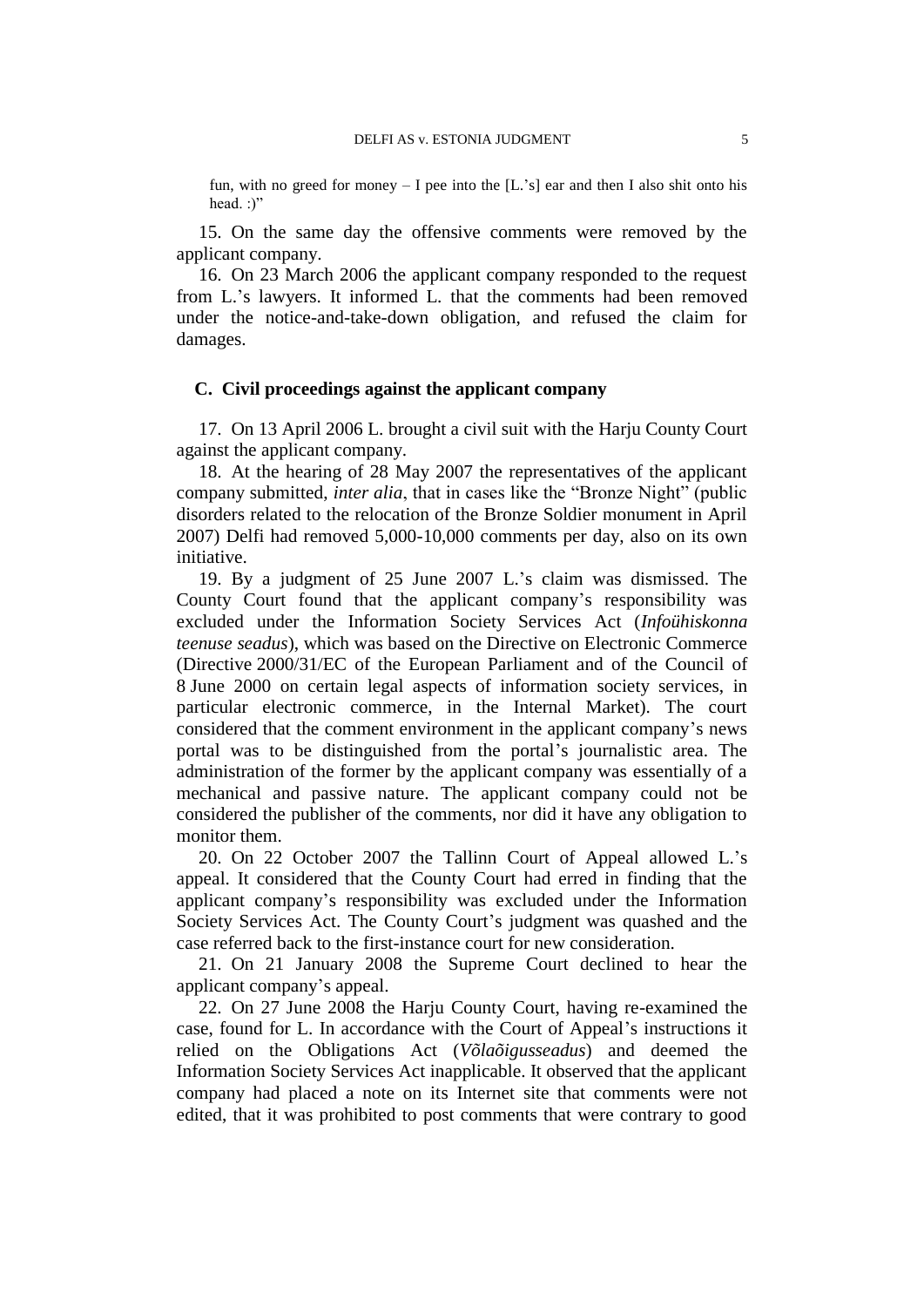practice, and that the applicant company reserved to itself the right to remove such comments. A system was put in place whereby users could notify the applicant company of any inappropriate comments. However, the County Court considered that this was insufficient and did not allow adequate protection for the personality rights of others. The court found that the applicant company itself was to be considered the publisher of the comments, and it could not avoid responsibility by publishing a disclaimer that it was not liable for the content of the comments.

23. The County Court found that the news article itself published in the Delfi news portal was a balanced one. A number of comments, however, were vulgar in form; they were humiliating and defamatory and impaired L.'s honour, dignity and reputation. The comments went beyond justified criticism and amounted to simple insults. The court concluded that freedom of expression did not extend to protection of the comments concerned and that L.'s personality rights had been violated. L. was awarded EEK 5,000 (EUR 320) in non-pecuniary damages.

24. On 16 December 2008 the Tallinn Court of Appeal upheld the County Court's judgment. It emphasised that the applicant company had not been required to exercise preliminary control over comments posted on its news portal. However, having chosen not to do so, it should have created some other effective system which would have ensured rapid removal of unlawful comments from the portal. The Court of Appeal considered that the measures taken by the applicant company were insufficient and that it was contrary to the principle of good faith to place the burden of monitoring the comments on their potential victims.

25. The Court of Appeal rejected the applicant company's argument that its responsibility was excluded on the basis of the Information Society Services Act. It noted that the applicant company was not a technical intermediary in respect of the comments, and that its activity was not of a merely technical, automatic and passive nature; instead, it invited users to add comments. Thus, the applicant company was a provider of content services rather than of technical services.

26. On 10 June 2009 the Supreme Court dismissed the applicant company's appeal. It upheld the Court of Appeal's judgment in substance, but partly modified its reasoning.

27. The Supreme Court approved the lower courts' interpretation of the Information Society Services Act, and reiterated that an information society service provider, falling under that Act and the Directive on Electronic Commerce, had neither knowledge of nor control over information which was transmitted or stored. By contrast, a provider of content services governed the content of information that was being stored. In the present case, the applicant company had integrated the comment environment into its news portal and invited users to post comments. The number of comments had an effect on the number of visits to the portal and on the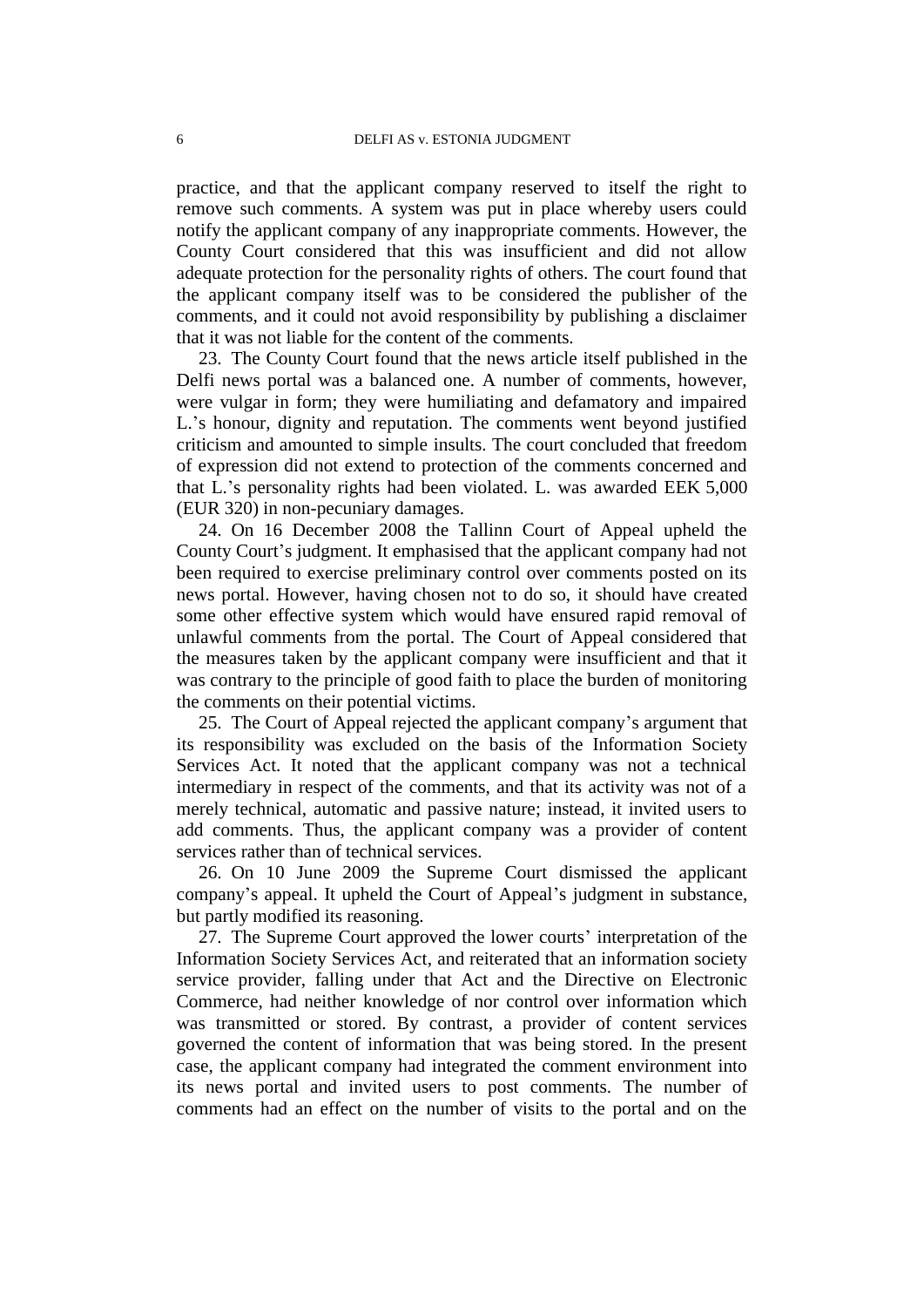applicant company's revenue from advertisements published on the portal. Thus, the applicant company had an economic interest in the comments. The fact that the applicant company did not write the comments itself did not imply that it had no control over the comment environment. It enacted the rules of comment and removed comments if the rules were breached. The users, on the contrary, could not change or delete the comments they had posted; they could merely report obscene comments. Thus, the applicant company could determine which comments were published and which not. The fact that it made no use of this possibility did not mean that it had no control over the publishing of the comments.

28. Furthermore, the Supreme Court considered that in the present case both the applicant company and the authors of the comments were to be considered publishers of the comments. In this context, it also referred to the economic interest of an internet portal's administrator, which made it a publisher as entrepreneur, similarly to a publisher of printed media. The Supreme Court found that the plaintiff was free to choose against whom to bring the suit, and L. had chosen to bring the suit against the applicant company.

29. The Supreme Court found that on the basis of its legal obligation to avoid causing damage to other persons the applicant company should have prevented clearly unlawful comments from being published. Furthermore, after the comments had been published, it had failed to remove them on its own initiative, although it must have been aware of their unlawfulness. The courts had rightly found that the applicant company's failure to act had been unlawful.

# **D. Subsequent developments**

30. According to information posted on 1 October 2009 by Delfi on its Internet portal Delfi did not allow persons who had posted offensive comments to post a new comment until the commenter had read and accepted the rules of commenting. Furthermore, it was announced that Delfi had set up a team of moderators who carried out follow-up moderation of comments posted on the portal. First of all, the moderators reviewed all user notices of inappropriate comments. The compliance of comments with the rules of commenting was monitored as well. According to the information published, the number of comments posted by Delfi's readers in August 2009 had been 190,000. Delfi's moderators had removed 15,000 comments (about 8%), mainly consisting of spam or irrelevant comments. The share of defamatory comments had been less than 0.5% of the total number of comments.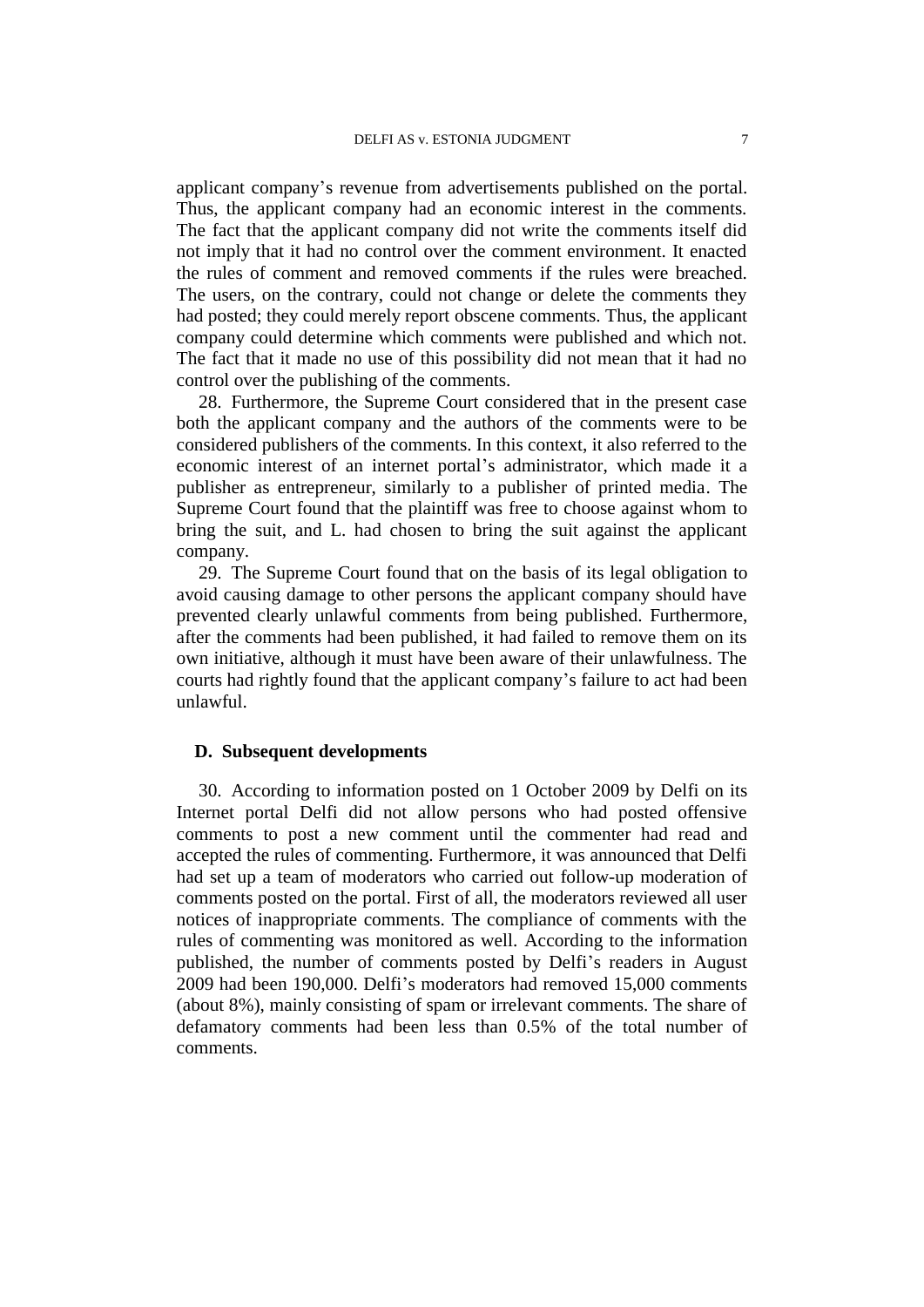# II. RELEVANT DOMESTIC LAW AND PRACTICE

<span id="page-9-1"></span>31. The Constitution of the Republic of Estonia (*Eesti Vabariigi põhiseadus*) provides:

#### **Article 17**

"No one's honour or good name shall be defamed."

### **Article 19**

"(1) Everyone has the right to free self-realisation.

(2) Everyone shall honour and consider the rights and freedoms of others, and shall observe the law in exercising his or her rights and freedoms and in fulfilling his or her duties."

#### **Article 45**

"(1) Everyone has the right to freely disseminate ideas, opinions, beliefs and other information by word, print, picture or other means. This right may be restricted by law to protect public order, morals, and the rights and freedoms, health, honour and the good name of others. This right may also be restricted by law for state and local government public servants, to protect a state or business secret or information received in confidence, which has become known to them by reason of their office, and the family and private life of others, as well as in the interests of justice.

(2) There is to be no censorship."

32. Section 138 of the Civil Code (General Principles) Act (*Tsiviilseadustiku üldosa seadus*) provides that rights shall be exercised and obligations performed in good faith. A right shall not be exercised in an unlawful manner or with the aim of causing damage to another person.

33. Paragraph 2 of section 134 of the Obligations Act (*Võlaõigusseadus*) provides:

"In the case of an obligation to compensate for damage arising from ... violation of a personality right, in particular from defamation, the obligated person shall compensate the aggrieved person for non-pecuniary damage only if this is justified by the gravity of the violation, in particular by physical or emotional distress."

34. Section 1043 of the Obligations Act provides that a person (tortfeasor) who unlawfully causes damage to another person (victim) shall compensate for the damage if the tortfeasor is culpable (*süüdi*) of causing the damage or is liable (*vastutab*) for causing the damage pursuant to law

35. Section 1045 of the Obligations Act stipulates that the causing of damage is unlawful if, *inter alia*, the damage is caused by violation of a personality right of the victim.

<span id="page-9-0"></span>36. The Obligations Act further provides:

#### **Section 1046 – Unlawfulness of damage to personality rights**

"(1) Defamation of a person, *inter alia* by passing undue judgment, by the unjustified use of the name or image of the person, or by breaching the inviolability of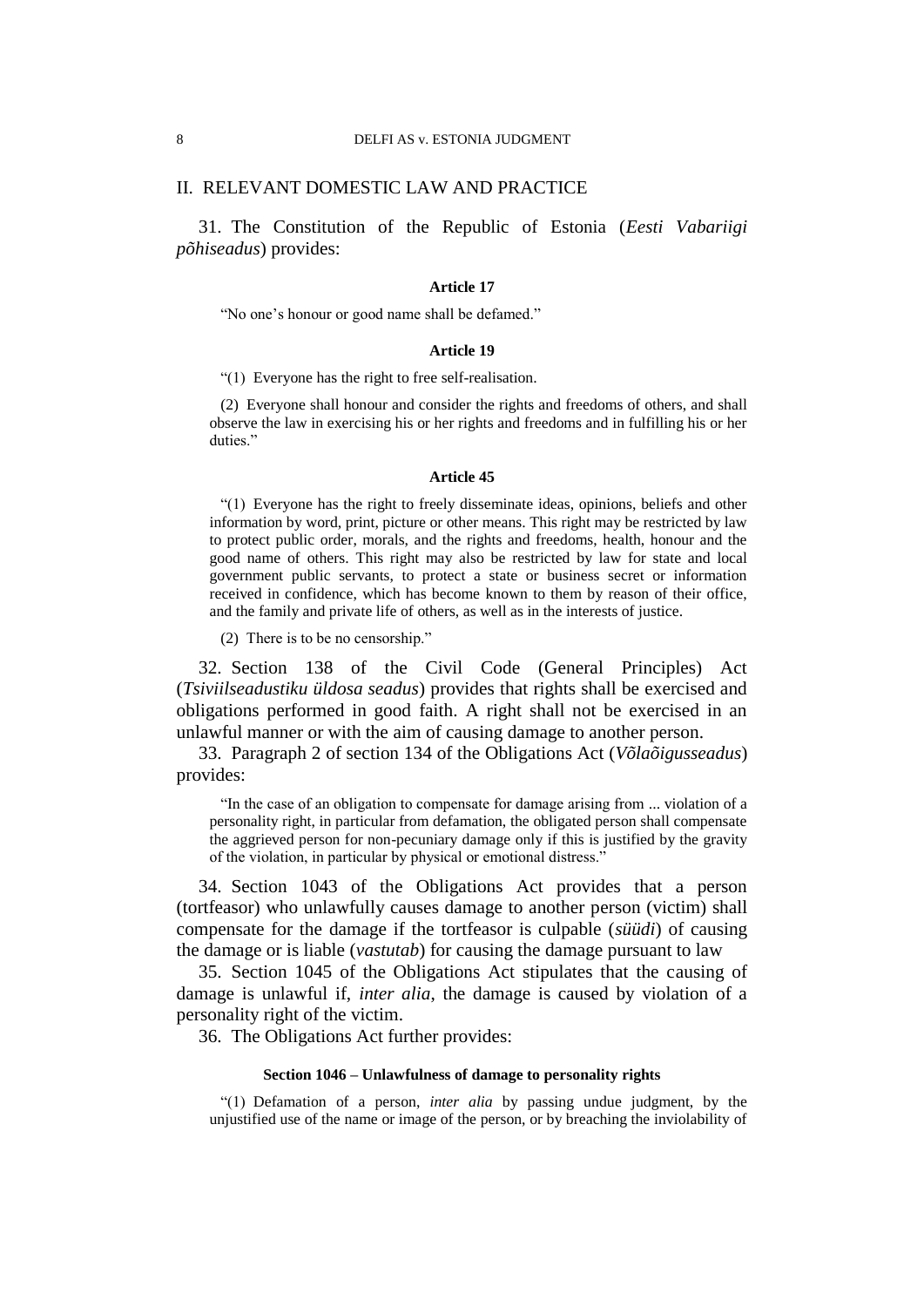the private life or another personality right of the person, is unlawful unless otherwise provided by law. Upon the establishment of unlawfulness, the type of violation, the reason and motive for the violation and the gravity of the violation relative to the aim pursued thereby shall be taken into consideration.

(2) The violation of a personality right is not unlawful if the violation is justified in view of other legal rights protected by law and the rights of third parties or public interests. In such cases unlawfulness shall be established on the basis of the comparative assessment of different legal rights and interests protected by law."

#### **Section 1047 – Unlawfulness of disclosure of incorrect information**

"(1) Violation of personality rights or interference with the economic or professional activities of a person by way of disclosure [*avaldamine*] of incorrect information or by incomplete or misleading disclosure of information concerning the person or the activities of the person, is unlawful unless the person who discloses such information proves that, upon disclosure thereof, the person was not aware and was not required to be aware that such information was incorrect or incomplete.

(2) Disclosure of defamatory matters concerning a person, or matters which may adversely affect the economic situation of a person, is deemed to be unlawful unless the person who discloses such matters proves that the statement he or she makes is true.

(3) Regardless of the provisions of subsections (1) and (2) of this section, the disclosure of information or other matters is not deemed to be unlawful if the person who discloses the information or other matters or the person to whom such matters are disclosed has a legitimate interest in the disclosure, and if the person who discloses the information has checked the information or other matters with a thoroughness which corresponds to the gravity of the potential violation.

(4) In the event of disclosure of incorrect information, the victim may demand that the person who has disclosed such information refute the information or publish a correction at their own expense, regardless of whether the disclosure of the information was unlawful or not."

### **Section 1055 – Prohibition on damaging actions**

"(1) If unlawful damage is caused continually or a threat is made that unlawful damage will be caused, the victim or the person who is threatened has the right to demand that behaviour which causes damage be terminated or the making of threats of such behaviour be refrained from. In the event of bodily injury, damage to health, violation of inviolability of personal life or any other personality rights, it may be demanded, *inter alia*, that the tortfeasor be prohibited from approaching others (restraining order), the use of housing or communication be regulated, or other similar measures be applied.

(2) The right to demand that behaviour which causes damage as specified in subsection (1) of this section be terminated does not apply if it is reasonable to expect that such behaviour can be tolerated in human coexistence or due to significant public interest. In such a case the victim has the right to make a claim for compensation for damage caused unlawfully ..."

37. The Information Society Services Act (*Infoühiskonna teenuse seadus*) provides as follows: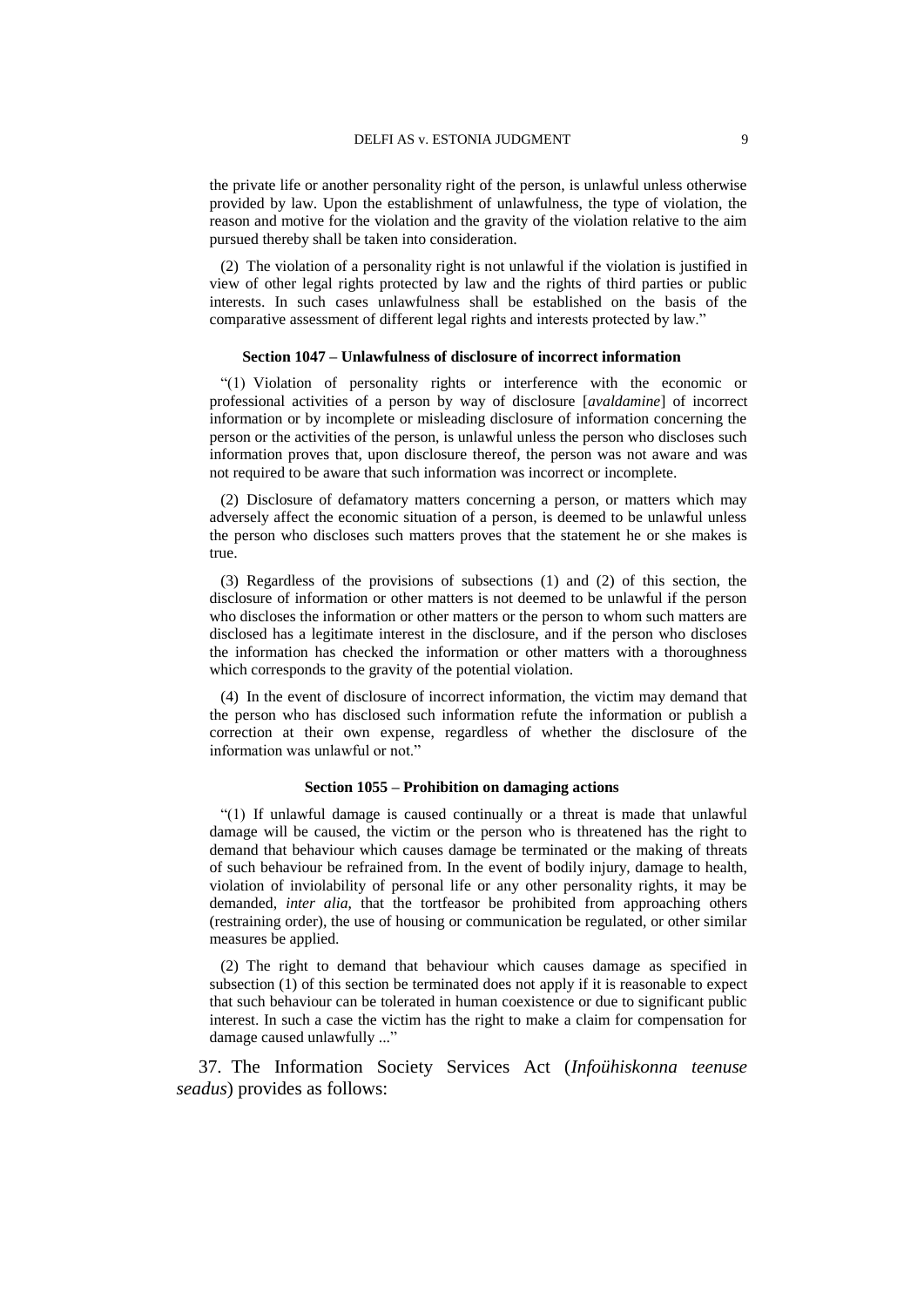### **Section 8 – Restricted liability upon mere transmission of information and provision of access to public data communications network**

"(1) Where a service is provided that consists of the mere transmission in a public data communication network of information provided by a recipient of the service, or the provision of access to a public data communication network, the service provider is not liable for the information transmitted, on condition that the provider:

- 1) does not initiate the transmission;
- 2) does not select the receiver of the transmission;
- 3) does not select or modify the information contained in the transmission.

(2) The acts of transmission and of provision of access within the meaning of paragraph 1 of this section include the automatic, intermediate and transient storage of the information transmitted, in so far as this takes place for the sole purpose of carrying out the transmission in the public data communication network, and provided that the information is not stored for any period longer than is reasonably necessary for the transmission."

### **Section 9 – Restricted liability upon temporary storage of information in cache memory**

"(1) Where a service is provided that consists of the transmission in a public data communication network of information provided by a recipient of the service, the service provider is not liable for the automatic, intermediate and temporary storage of that information, if the method of transmission concerned requires caching for technical reasons and the caching is performed for the sole purpose of making more efficient the information's onward transmission to other recipients of the service at their request, on condition that:

- 1) the provider does not modify the information;
- 2) the provider complies with conditions on access to the information;

3) the provider complies with rules regarding the updating of the information, specified in a manner widely recognised and used in the industry;

4) the provider does not interfere with the lawful use of technology which is widely recognised and used by the industry to obtain data on the use of the information;

5) the provider acts expeditiously to remove or to disable access to the information it has stored upon obtaining actual knowledge of the fact that the information at the initial source of the transmission has been removed from the network, or access to it has been disabled, or that a court, the police or a state supervisory authority has ordered such removal."

#### **Section 10 – Restricted liability upon provision of information storage service**

"(1) Where a service is provided that consists of the storage of information provided by a recipient of the service, the service provider is not liable for the information stored at the request of a recipient of the service, on condition that:

1) the provider does not have actual knowledge of the contents of the information and, as regards claims for damages, is not aware of facts or circumstances from which the illegal activity or information is apparent;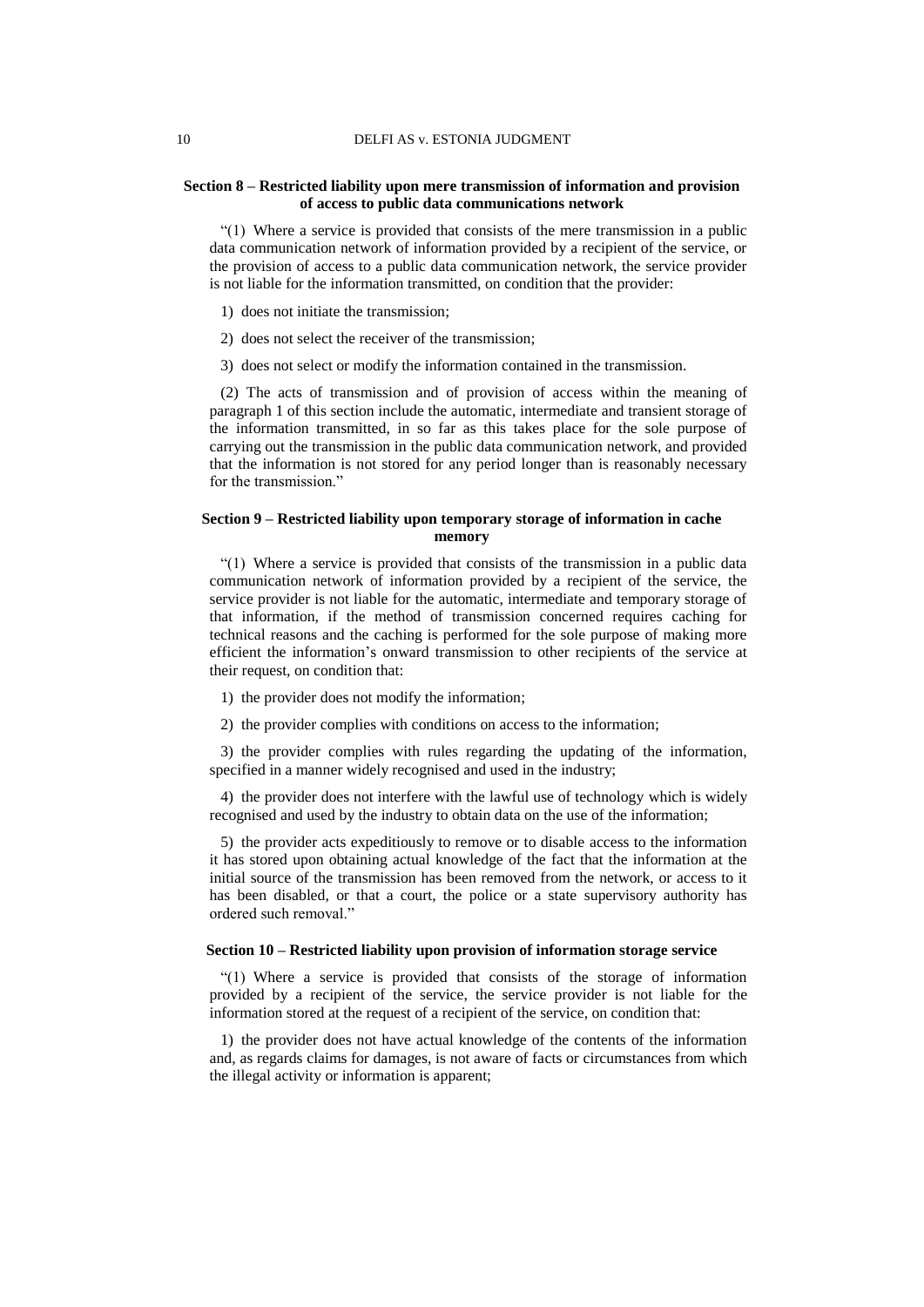2) the provider, upon obtaining knowledge or awareness of the facts specified in subparagraph 1 of this paragraph, acts expeditiously to remove or to disable access to the information.

(2) Paragraph 1 of this section shall not apply when the recipient of the service is acting under the authority or the control of the provider."

#### **Section 11 – No obligation to monitor**

"(1) A service provider specified in sections 8 to 10 of this Act is not obliged to monitor information upon the mere transmission thereof or provision of access thereto, temporary storage thereof in cache memory or storage thereof at the request of the recipient of the service, nor is the service provider obliged to actively seek information or circumstances indicating illegal activity.

(2) The provisions of paragraph 1 of this section do not restrict the right of an official exercising supervision to request the disclosure of such information by a service provider.

(3) Service providers are required to promptly inform the competent supervisory authorities of alleged illegal activities undertaken or information provided by recipients of their services specified in sections 8 to 10 of this Act, and to communicate to the competent authorities information enabling the identification of recipients of their service with whom they have storage agreements."

<span id="page-12-0"></span>38. In a judgment of 21 December 2005 (case no. 3-2-1-95-05) the Supreme Court found that, for the purposes of section 1047 of the Obligations Act, disclosure [*avaldamine*] meant disclosure of information to third parties. A person who transmitted information to a media publisher [*meediaväljaanne*] could be considered a discloser [*avaldaja*] even if he or she was not the publisher of the article [*ajaleheartikli avaldaja*] in question. The Supreme Court has reiterated the same position in its subsequent judgments, for example in a judgment of 21 December 2010 (case no. 3-2-1-67-10).

<span id="page-12-1"></span>39. In a number of domestic cases actions for defamation have been brought against several defendants, including, for example, a publisher of a newspaper and the author of an article (the Supreme Court's judgment of 7 May 1998 in case no. 3-2-1-61-98), a publisher of a newspaper and an interviewee (the Supreme Court's judgment of 1 December 1997 in case no. 3-2-1-99-97), and solely against a publisher of a newspaper (the Supreme Court's judgment of 30 October 1997 in case no. 3-2-1-123-97, and a judgment of 10 October 2007 in case no. 3-2-1-53-07).

# III. RELEVANT INTERNATIONAL MATERIAL

### **A. Council of Europe documents**

40. On 28 May 2003 the Committee of Ministers of the Council of Europe adopted, at the 840th meeting of the Ministers' Deputies, the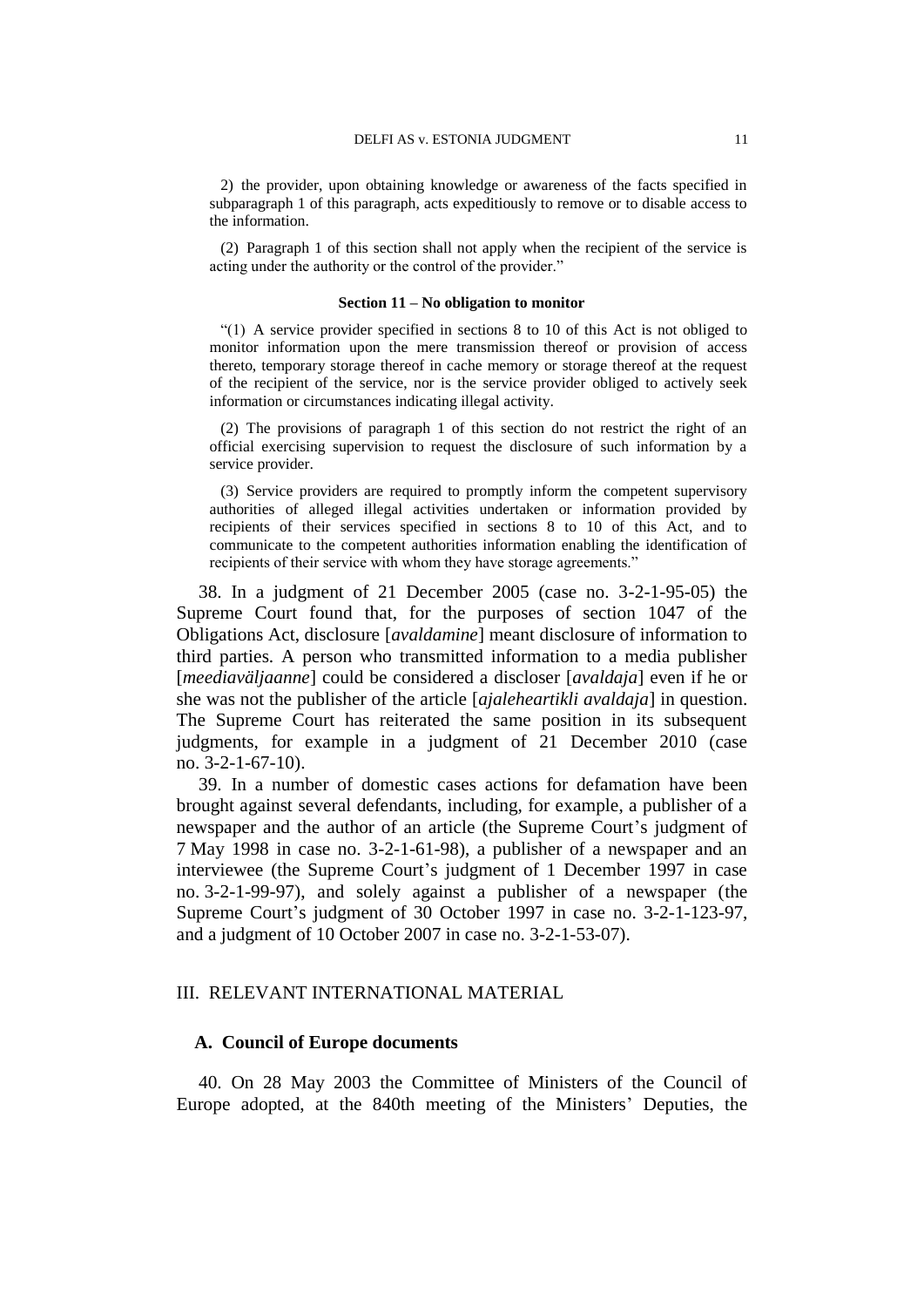Declaration on freedom of communication on the Internet. It reads in the relevant part as follows:

"The member states of the Council of Europe ...Convinced also that it is necessary to limit the liability of service providers when they act as mere transmitters, or when they, in good faith, provide access to, or host, content from third parties;

Recalling in this respect Directive 2000/31/EC of the European Parliament and of the Council of 8 June 2000 on certain legal aspects of information society services, in particular electronic commerce, in the Internal Market (Directive on electronic commerce);

Stressing that freedom of communication on the Internet should not prejudice the human dignity, human rights and fundamental freedoms of others, especially minors;

Considering that a balance has to be found between respecting the will of users of the Internet not to disclose their identity and the need for law enforcement authorities to trace those responsible for criminal acts ..."

### **Principle 1: Content rules for the Internet**

"Member states should not subject content on the Internet to restrictions which go further than those applied to other means of content delivery."

#### **Principle 3: Absence of prior state control**

"Public authorities should not, through general blocking or filtering measures, deny access by the public to information and other communication on the Internet, regardless of frontiers. This does not prevent the installation of filters for the protection of minors, in particular in places accessible to them, such as schools or libraries.

Provided that the safeguards of Article 10, paragraph 2, of the Convention for the Protection of Human Rights and Fundamental Freedoms are respected, measures may be taken to enforce the removal of clearly identifiable Internet content or, alternatively, the blockage of access to it, if the competent national authorities have taken a provisional or final decision on its illegality."

#### **Principle 6: Limited liability of service providers for Internet content**

"Member states should not impose on service providers a general obligation to monitor content on the Internet to which they give access, that they transmit or store, nor that of actively seeking facts or circumstances indicating illegal activity.

Member states should ensure that service providers are not held liable for content on the Internet when their function is limited, as defined by national law, to transmitting information or providing access to the Internet.

In cases where the functions of service providers are wider and they store content emanating from other parties, member states may hold them co-responsible if they do not act expeditiously to remove or disable access to information or services as soon as they become aware, as defined by national law, of their illegal nature or, in the event of a claim for damages, of facts or circumstances revealing the illegality of the activity or information.

When defining under national law the obligations of service providers as set out in the previous paragraph, due care must be taken to respect the freedom of expression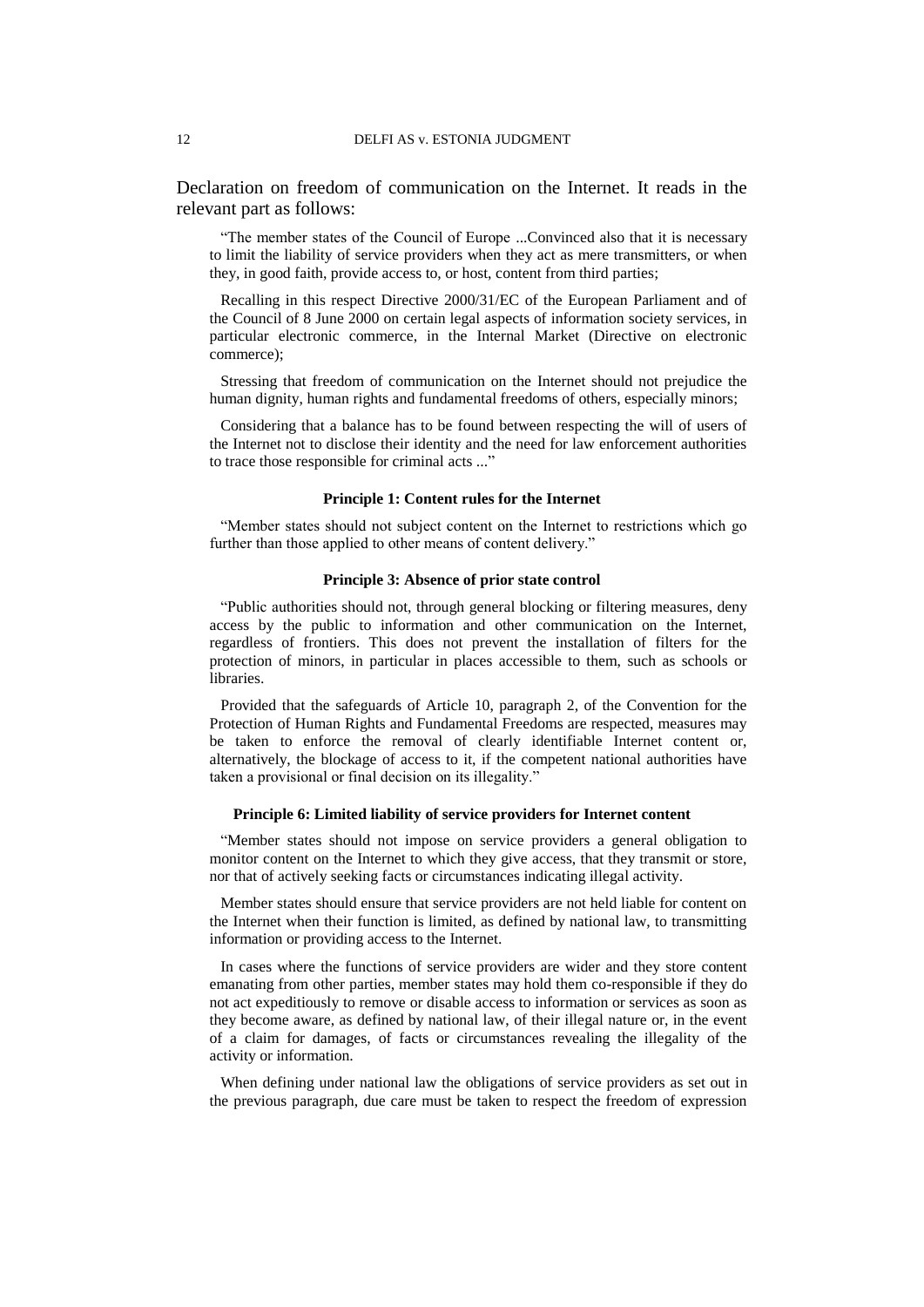of those who made the information available in the first place, as well as the corresponding right of users to the information.

In all cases, the above-mentioned limitations of liability should not affect the possibility of issuing injunctions where service providers are required to terminate or prevent, to the extent possible, an infringement of the law."

#### **Principle 7: Anonymity**

"In order to ensure protection against online surveillance and to enhance the free expression of information and ideas, member states should respect the will of users of the Internet not to disclose their identity. This does not prevent member states from taking measures and co-operating in order to trace those responsible for criminal acts, in accordance with national law, the Convention for the Protection of Human Rights and Fundamental Freedoms and other international agreements in the fields of justice and the police."

## **B. European Union documents**

# *1. Directive 2000/31/EC*

41. Directive 2000/31/EC of the European Parliament and of the Council of 8 June 2000 on certain legal aspects of information society services, in particular electronic commerce, in the Internal Market (Directive on electronic commerce) provides as follows:

"... (9) The free movement of information society services can in many cases be a specific reflection in Community law of a more general principle, namely freedom of expression as enshrined in Article 10(1) of the Convention for the Protection of Human Rights and Fundamental Freedoms, which has been ratified by all the Member States; for this reason, directives covering the supply of information society services must ensure that this activity may be engaged in freely in the light of that Article, subject only to the restrictions laid down in paragraph 2 of that Article and in Article 46(1) of the Treaty; this Directive is not intended to affect national fundamental rules and principles relating to freedom of expression ...

(42) The exemptions from liability established in this Directive cover only cases where the activity of the information society service provider is limited to the technical process of operating and giving access to a communication network over which information made available by third parties is transmitted or temporarily stored, for the sole purpose of making the transmission more efficient; this activity is of a mere technical, automatic and passive nature, which implies that the information society service provider has neither knowledge of nor control over the information which is transmitted or stored.

(43) A service provider can benefit from the exemptions for "mere conduit" and for "caching" when he is in no way involved with the information transmitted; this requires among other things that he does not modify the information that he transmits; this requirement does not cover manipulations of a technical nature which take place in the course of the transmission as they do not alter the integrity of the information contained in the transmission.

(44) A service provider who deliberately collaborates with one of the recipients of his service in order to undertake illegal acts goes beyond the activities of "mere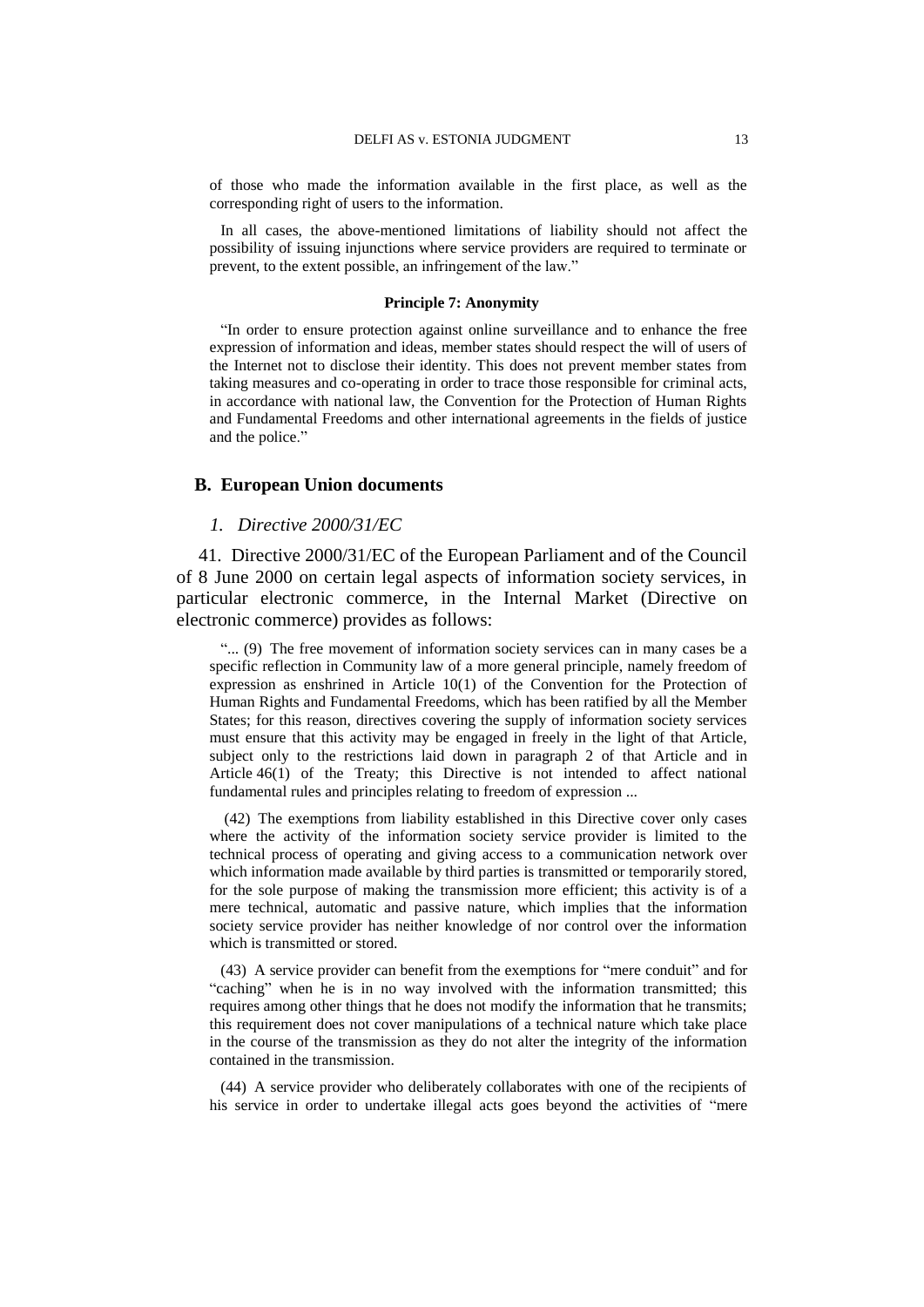conduit" or "caching" and as a result cannot benefit from the liability exemptions established for these activities.

(45) The limitations of the liability of intermediary service providers established in this Directive do not affect the possibility of injunctions of different kinds; such injunctions can in particular consist of orders by courts or administrative authorities requiring the termination or prevention of any infringement, including the removal of illegal information or the disabling of access to it.

(46) In order to benefit from a limitation of liability, the provider of an information society service, consisting of the storage of information, upon obtaining actual knowledge or awareness of illegal activities has to act expeditiously to remove or to disable access to the information concerned; the removal or disabling of access has to be undertaken in the observance of the principle of freedom of expression and of procedures established for this purpose at national level; this Directive does not affect Member States' possibility of establishing specific requirements which must be fulfilled expeditiously prior to the removal or disabling of information.

(47) Member States are prevented from imposing a monitoring obligation on service providers only with respect to obligations of a general nature; this does not concern monitoring obligations in a specific case and, in particular, does not affect orders by national authorities in accordance with national legislation.

(48) This Directive does not affect the possibility for Member States of requiring service providers, who host information provided by recipients of their service, to apply duties of care, which can reasonably be expected from them and which are specified by national law, in order to detect and prevent certain types of illegal activities. ..."

### **Article 1 – Objective and scope**

"1. This Directive seeks to contribute to the proper functioning of the internal market by ensuring the free movement of information society services between the Member States ..."

#### **Article 2 – Definitions**

"For the purpose of this Directive, the following terms shall bear the following meanings:

(a) "information society services": services within the meaning of Article 1(2) of Directive 98/34/EC as amended by Directive 98/48/EC;

(b) "service provider": any natural or legal person providing an information society service;

(c) "established service provider": a service provider who effectively pursues an economic activity using a fixed establishment for an indefinite period. The presence and use of the technical means and technologies required to provide the service do not, in themselves, constitute an establishment of the provider ..."

#### **Section 4: Liability of intermediary service providers**

#### **Article 12 – "Mere conduit"**

"1. Where an information society service is provided that consists of the transmission in a communication network of information provided by a recipient of the service, or the provision of access to a communication network, Member States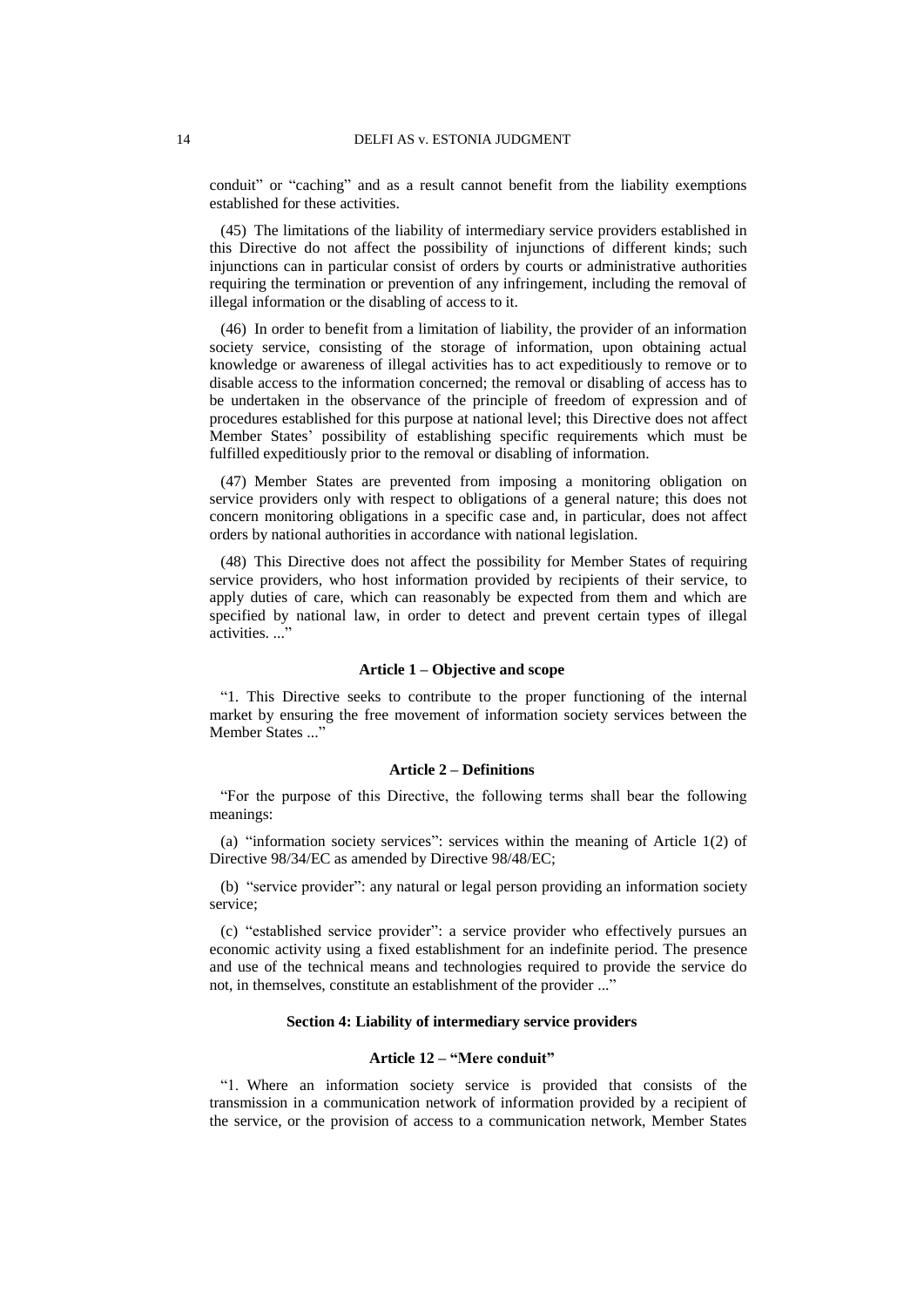shall ensure that the service provider is not liable for the information transmitted, on condition that the provider:

- (a) does not initiate the transmission;
- (b) does not select the receiver of the transmission; and
- (c) does not select or modify the information contained in the transmission.

2. The acts of transmission and of provision of access referred to in paragraph 1 include the automatic, intermediate and transient storage of the information transmitted in so far as this takes place for the sole purpose of carrying out the transmission in the communication network, and provided that the information is not stored for any period longer than is reasonably necessary for the transmission.

3. This Article shall not affect the possibility for a court or administrative authority, in accordance with Member States' legal systems, of requiring the service provider to terminate or prevent an infringement."

### **Article 13 – "Caching"**

"1. Where an information society service is provided that consists of the transmission in a communication network of information provided by a recipient of the service, Member States shall ensure that the service provider is not liable for the automatic, intermediate and temporary storage of that information, performed for the sole purpose of making more efficient the information's onward transmission to other recipients of the service upon their request, on condition that:

- (a) the provider does not modify the information;
- (b) the provider complies with conditions on access to the information;

(c) the provider complies with rules regarding the updating of the information, specified in a manner widely recognised and used by industry;

(d) the provider does not interfere with the lawful use of technology, widely recognised and used by industry, to obtain data on the use of the information; and

(e) the provider acts expeditiously to remove or to disable access to the information it has stored upon obtaining actual knowledge of the fact that the information at the initial source of the transmission has been removed from the network, or access to it has been disabled, or that a court or an administrative authority has ordered such removal or disablement.

2. This Article shall not affect the possibility for a court or administrative authority, in accordance with Member States' legal systems, of requiring the service provider to terminate or prevent an infringement."

### **Article 14 – Hosting**

"1. Where an information society service is provided that consists of the storage of information provided by a recipient of the service, Member States shall ensure that the service provider is not liable for the information stored at the request of a recipient of the service, on condition that:

(a) the provider does not have actual knowledge of illegal activity or information and, as regards claims for damages, is not aware of facts or circumstances from which the illegal activity or information is apparent; or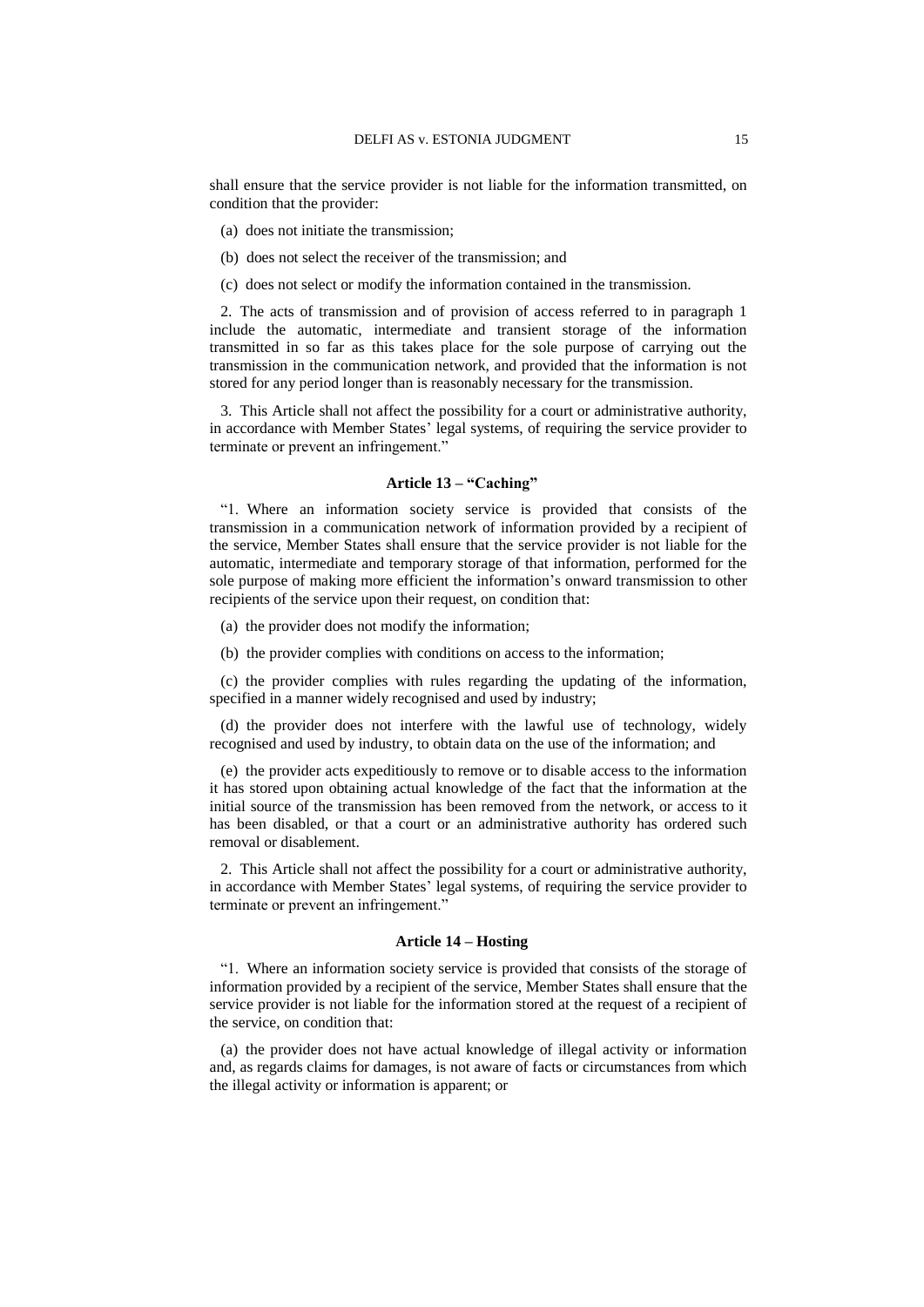(b) the provider, upon obtaining such knowledge or awareness, acts expeditiously to remove or to disable access to the information.

2. Paragraph 1 shall not apply when the recipient of the service is acting under the authority or the control of the provider.

3. This Article shall not affect the possibility for a court or administrative authority, in accordance with Member States' legal systems, of requiring the service provider to terminate or prevent an infringement, nor does it affect the possibility for Member States of establishing procedures governing the removal or disabling of access to information"

### **Article 15 – No general obligation to monitor**

"1. Member States shall not impose a general obligation on providers, when providing the services covered by Articles 12, 13 and 14, to monitor the information which they transmit or store, nor a general obligation actively to seek facts or circumstances indicating illegal activity.

2. Member States may establish obligations for information society service providers promptly to inform the competent public authorities of alleged illegal activities undertaken or information provided by recipients of their service or obligations to communicate to the competent authorities, at their request, information enabling the identification of recipients of their service with whom they have storage agreements."

### *2. Directive 98/34/EC as amended by Directive 98/48/EC*

42. Directive 98/34/EC of the European Parliament and of the Council of 22 June 1998 laying down a procedure for the provision of information in the field of technical standards and regulations and of rules on Information Society services, as amended by Directive 98/48/EC, provides as follows:

#### **Article 1**

"For the purposes of this Directive, the following meanings shall apply ...

2. 'service', any Information Society service, that is to say, any service normally provided for remuneration, at a distance, by electronic means and at the individual request of a recipient of services.

For the purposes of this definition:

— 'at a distance' means that the service is provided without the parties being simultaneously present,

— 'by electronic means' means that the service is sent initially and received at its destination by means of electronic equipment for the processing (including digital compression) and storage of data, and entirely transmitted, conveyed and received by wire, by radio, by optical means or by other electromagnetic means,

— 'at the individual request of a recipient of services' means that the service is provided through the transmission of data on individual request.

An indicative list of services not covered by this definition is set out in Annex V.

This Directive shall not apply to:

— radio broadcasting services,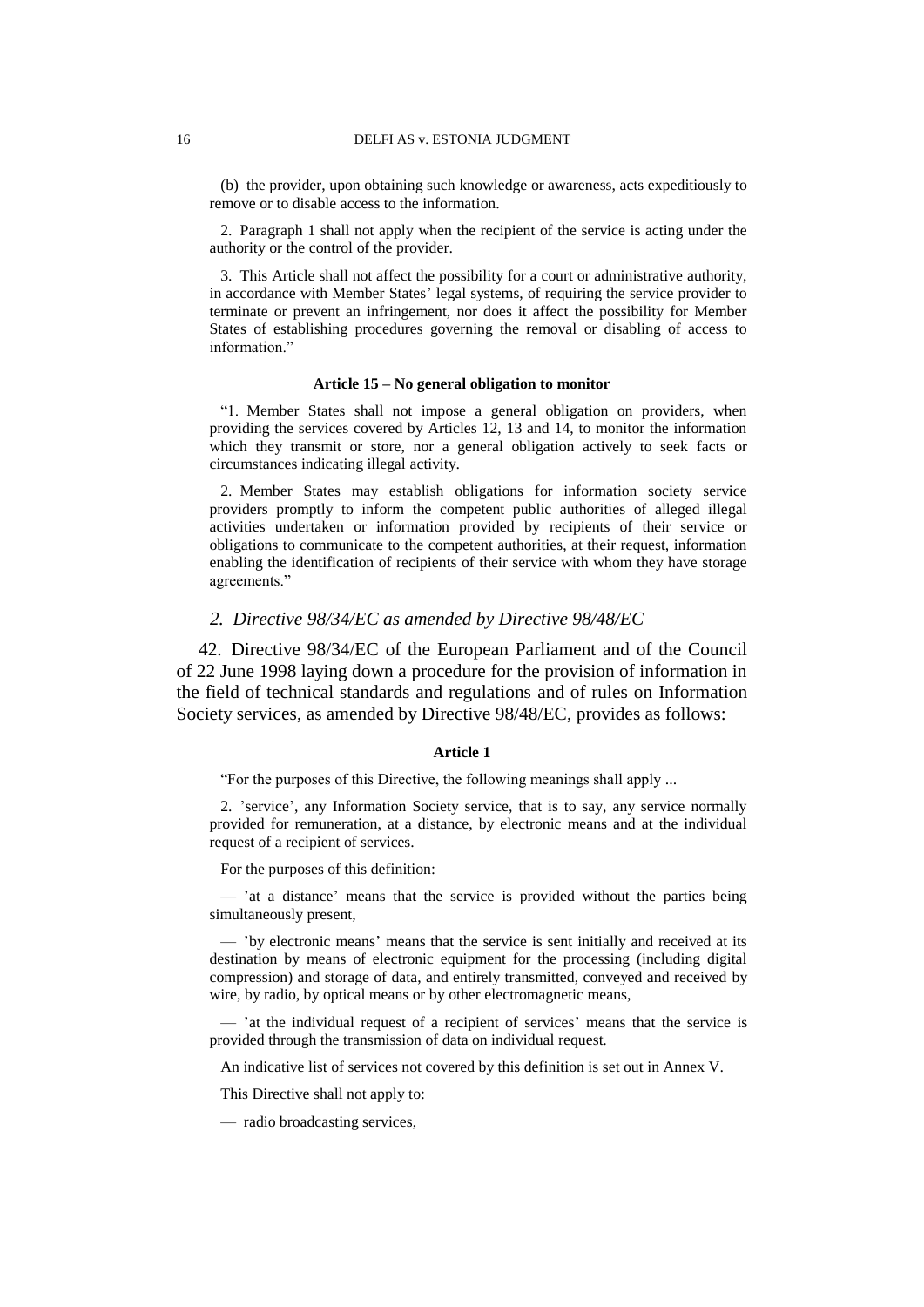— television broadcasting services covered by point (a) of Article 1 of Directive 89/552/EEC."

# *3. Case-law of the Court of Justice of the European Union*

43. In a judgment of 23 March 2010 (Joined Cases C-236/08 to C-238/08 *Google France and Google* [2010] ECR I-2417) the Court of Justice of the European Union considered that in order to establish whether the liability of a referencing service provider may be limited under Article 14 of Directive 2000/31, it is necessary to examine whether the role played by that service provider is neutral, in the sense that its conduct is merely technical, automatic and passive, pointing to a lack of knowledge or control of the data which it stores. Article 14 of the Directive on electronic commerce must be interpreted as meaning that the rule laid down therein applies to an internet referencing service provider in the event that that service provider has not played an active role of such a kind as to give it knowledge of, or control over, the data stored. If it has not played such a role, that service provider cannot be held liable for the data which it has stored at the request of an advertiser, unless, having obtained knowledge of the unlawful nature of those data or of that advertiser's activities, it failed to act expeditiously to remove or to disable access to the data concerned

44. In a judgment of 12 July 2011 (Case C-324/09 *L'Oréal and Others* [2011]) the Court of Justice of the European Union ruled that Article 14(1) of Directive 2000/31 was to be interpreted as applying to the operator of an online marketplace where that operator had not played an active role allowing it to have knowledge or control of the data stored. The operator played such a role when it provided assistance which entailed, in particular, optimising the presentation of the offers for sale in question or promoting them. Where the operator of the online marketplace had not played such an active role and the service provided fell, as a consequence, within the scope of Article 14(1) of Directive 2000/31, the operator none the less could not, in a case which could result in an order to pay damages, rely on the exemption from liability provided for under that Article if it had been aware of facts or circumstances on the basis of which a diligent economic operator should have realised that the offers for sale in question had been unlawful and, in the event of it being so aware, had failed to act expeditiously in accordance with Article 14(1)(b) of Directive 2000/31.

45. In a judgment of 24 November 2011 (Case C-70/10 *Scarlet Extended*  [2011]) the Court of Justice of the European Union ruled that an injunction may not be made against an Internet service provider which required it to install a system for filtering all electronic communications passing via its services, in particular those involving the use of peer-to-peer software, which applied indiscriminately to all its customers, as a preventive measure, exclusively at its expense and for an unlimited period, which was capable of identifying on that provider's network the movement of electronic files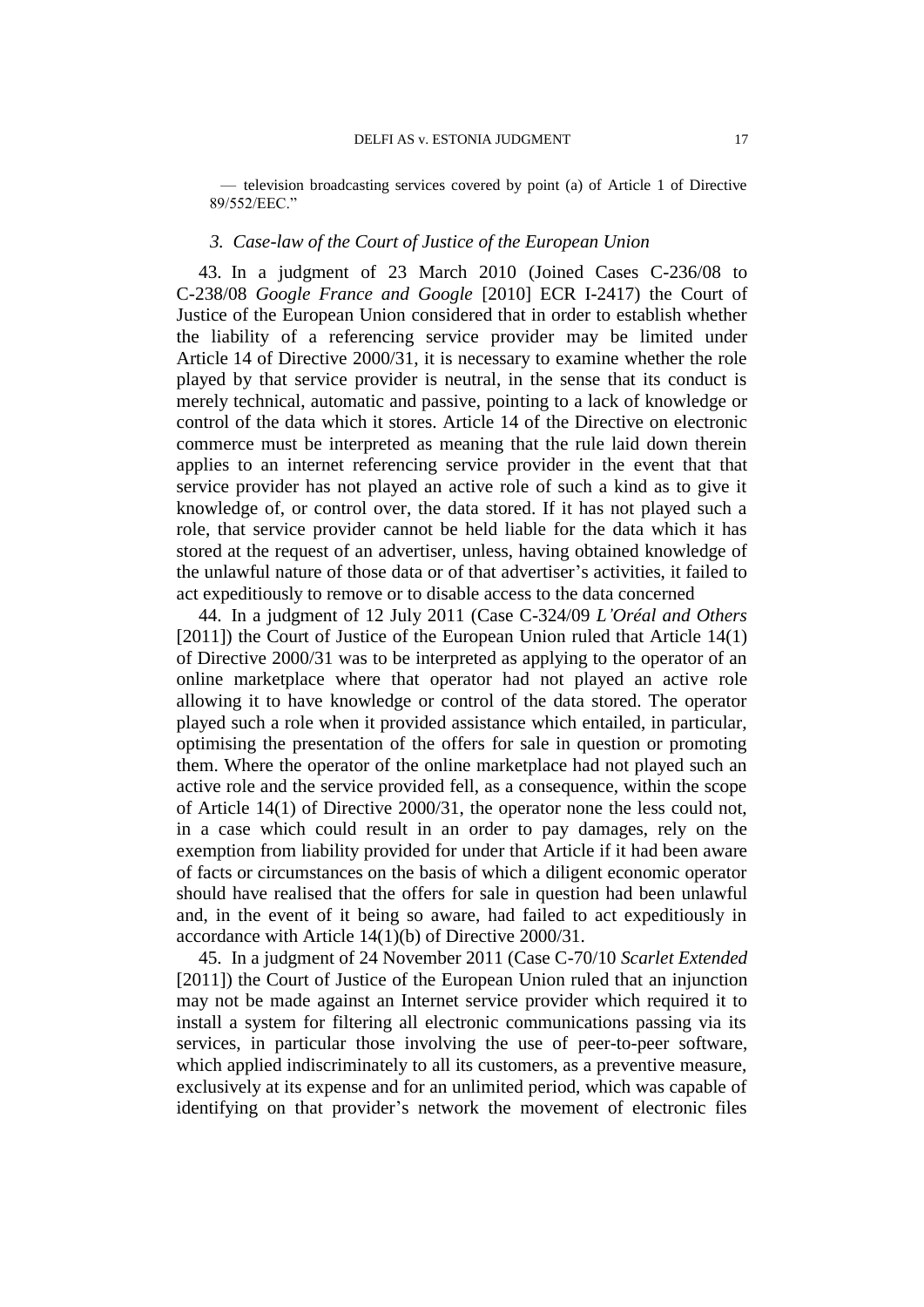containing a musical, cinematographic or audiovisual work in respect of which the applicant claimed to hold intellectual property rights, with a view to blocking the transfer of files the sharing of which would infringe copyright.

# THE LAW

# ALLEGED VIOLATION OF ARTICLE 10 OF THE CONVENTION

46. The applicant complained that holding it liable for the comments posted by the readers of its Internet news portal infringed its freedom of expression as provided in Article 10 of the Convention, which reads as follows:

"1. Everyone has the right to freedom of expression. This right shall include freedom to hold opinions and to receive and impart information and ideas without interference by public authority and regardless of frontiers. This Article shall not prevent states from requiring the licensing of broadcasting, television or cinema enterprises.

2. The exercise of these freedoms, since it carries with it duties and responsibilities, may be subject to such formalities, conditions, restrictions or penalties as are prescribed by law and are necessary in a democratic society, in the interests of national security, territorial integrity or public safety, for the prevention of disorder or crime, for the protection of health or morals, for the protection of the reputation or rights of others, for preventing the disclosure of information received in confidence, or for maintaining the authority and impartiality of the judiciary."

47. The Government contested that argument.

# **A. Admissibility**

<span id="page-19-0"></span>48. The Government pointed out that according to the applicant company it had been neither the author nor the discloser of the defamatory comments. The Government noted that if the Court shared that view, the application was incompatible *ratione materiae* with the provisions of the Convention, as the Convention did not protect the freedom of expression of a person who was neither the author nor the discloser. The applicant company could not claim to be a victim of a violation of the freedom of expression of persons whose comments had been deleted. Nevertheless, the Government were of the opinion that in fact the applicant company was the discloser of the defamatory comments.

<span id="page-19-1"></span>49. The applicant company disagreed. It contended that the obligation imposed on it to maintain a preventive censorship policy over the exercise of freedom of expression of third persons also infringed its freedom of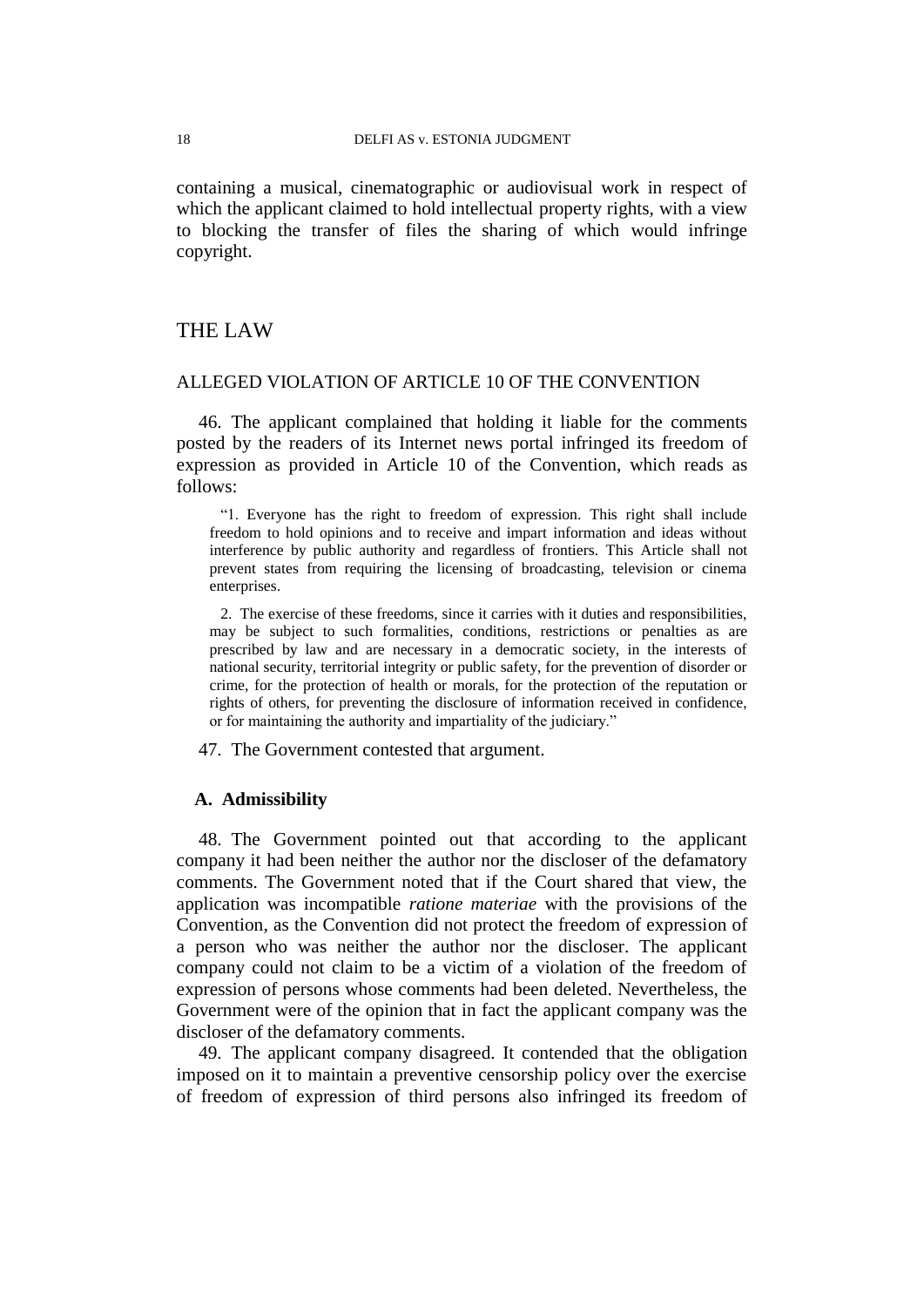expression, that is freedom to impart information created and published by third persons.

<span id="page-20-0"></span>50. The Court notes that the applicant company was sued for defamation in respect of comments posted on its Internet portal, it was deemed to be discloser (or publisher – the Estonian words *avaldama/avaldaja* mean both disclose/discloser and publish/publisher; see, for example, paragraphs [36](#page-9-0) and [38](#page-12-0) above) of the comments – along with their authors – and held liable for its failure to prevent the disclosure of or remove on its own initiative the unlawful comments. It was obliged by the domestic courts to pay the plaintiff compensation for non-pecuniary damage he had sustained. Thus, the applicant company was directly affected by the domestic courts' decisions. The Court considers that the applicant company's grievance relates to freedom of expression and falls within the scope of Article 10 of the Convention. Therefore, the Government's objection has to be dismissed.

51. The Court further notes that the application is not manifestly illfounded within the meaning of Article 35 § 3 (a) of the Convention. Nor is it inadmissible on any other grounds. It must therefore be declared admissible.

# **B. Merits**

# *1. The parties' submissions*

#### **(a) The applicant**

52. The applicant company argued that the domestic courts had interfered with its freedom of expression (right to impart information). It submitted that it had been forced to alter its business model completely and compelled to monitor every comment posted on its news portal – up to 10,000 comments a day. Although certain technical and manual procedures had already been applied prior to the Supreme Court's judgment, the scope of that activity and its legal implications had substantially changed as a result of the judgment concerned.

53. The applicant company argued that the interference with its freedom of expression had not been "prescribed by law". It argued that the civil law provisions relied on by the Supreme Court embodied a negative obligation not to publish defamatory information. In the applicant company's view there was no obligation in the domestic law for it to pre-monitor all the content posted by third persons. The domestic courts' interpretation of the pertinent legislation had not met the requirement of foreseeability. The applicant company further argued that the liability of service providers for the disclosure of third party content was limited under the EU Directive on Electronic Commerce transposed into the Estonian legal order as the Information Society Services Act.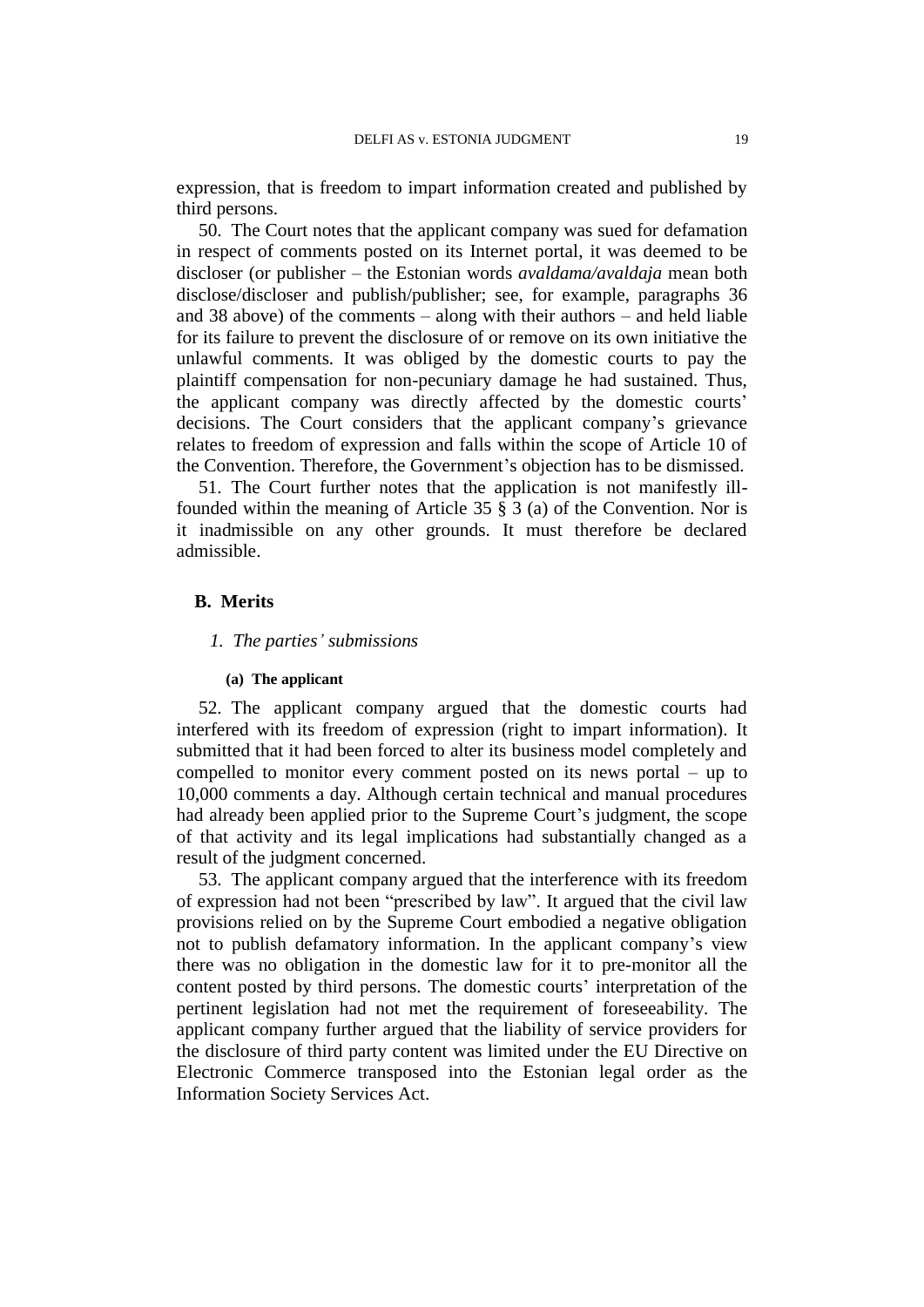54. The applicant company accepted that the reputation and rights of L. had been engaged in the present case. However, it considered that the authors of the comments were liable for the possible infringement of L.'s rights. Holding the applicant company liable pursued no legitimate aim.

55. The applicant company argued that the restriction imposed on its freedom of expression was not necessary in a democratic society. It noted that the article published by it had been a balanced one, and thus the comments created and published by the commentators had not been provoked or triggered by the deeds of the applicant company. It argued that it was sufficient that the personal rights of individuals were protected by a two-limb system – firstly by the notice-and-take-down system operated by the service provider, and secondly by the possibility of bringing a claim against the authors of the comments.

56. Referring to the cases of *Google France and Google* and *L'Oréal and Others* of the Court of Justice of the European Union, the applicant company argued that it had not played an "active role" but had merely stored comments on its server, set the terms of its service, been (indirectly) remunerated for that service and provided general information to its customers (readers, commentators).

57. The applicant company further referred to the Declaration and Article 15 of the Directive on Electronic Commerce, and argued that a host was not obliged to seek or monitor the hosted material. Such an overly burdensome obligation was contrary to freedom of expression and information. The fact that the applicant company had acted diligently and implemented various technical and manual procedures to reduce the number of illegal comments from the comments area of its portal should not mean that it was liable for illegal content posted by third parties. Otherwise, hosts who took no measures whatsoever to eliminate illegal material would be encouraged, and diligent hosts punished.

58. In conclusion, the applicant company asserted that it had only played a passive role in hosting the comments; it had had no active knowledge of the illicit comments, nor had it been or should have been aware of the illicit comments before the relevant notice by L., after which the applicant company had promptly removed the comments. Thus, the applicant company had acted in accordance with the standards to be observed by a diligent economic operator, and its freedom to impart information via the commenting area of its news portal had been disproportionately interfered with

### **(b) The Government**

59. The Government submitted that Delfi continued to be one of the largest Internet portals in Estonia. The articles published by it were commented on extensively and people could do so without identifying themselves. Thus, the Government rejected the applicant company's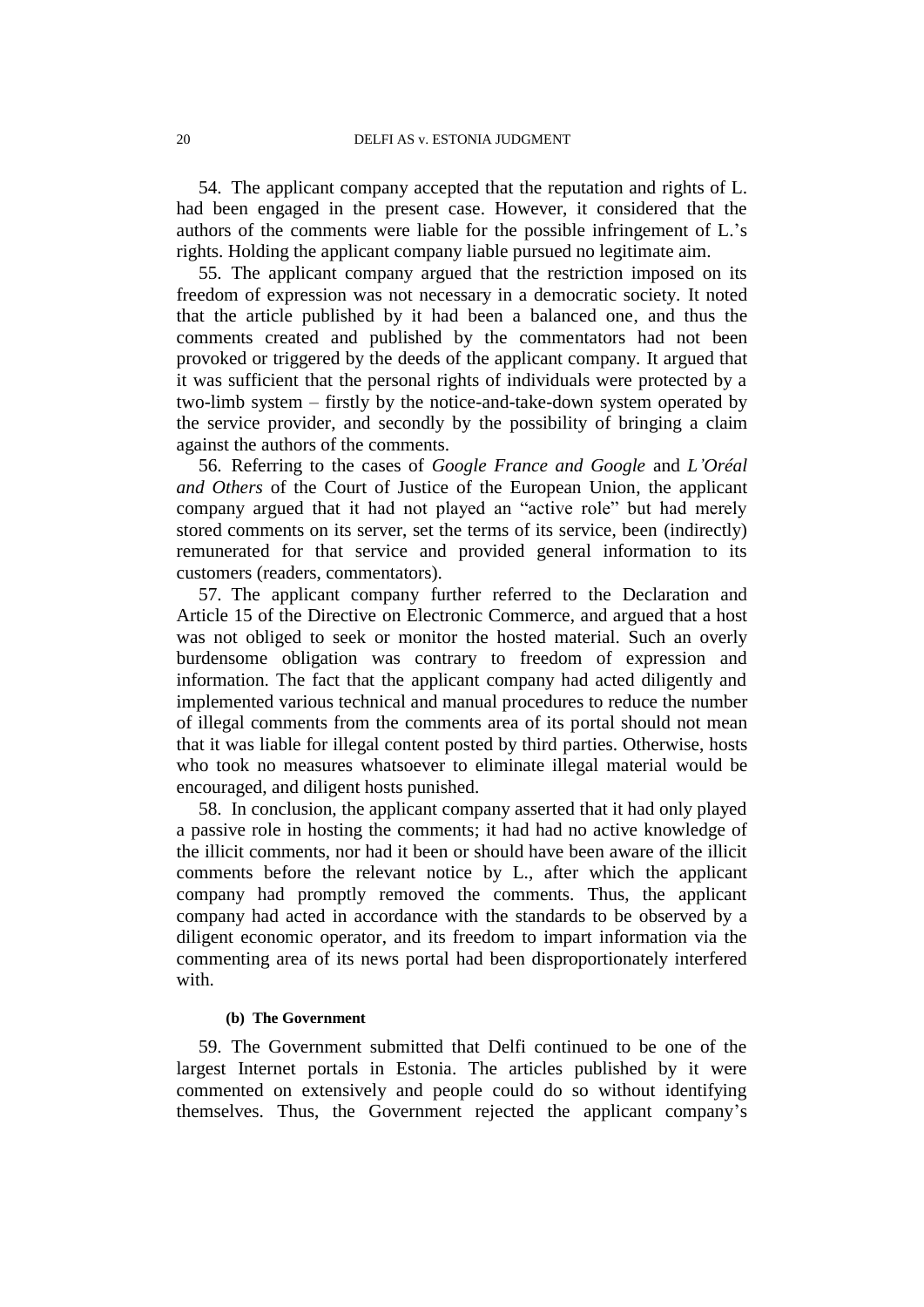argument that it had had to change its business model. Furthermore, the Government pointed out that the applicant company had also admitted monitoring comments on its own initiative on some occasions even before the proceedings giving rise to the present application.

60. The Government argued that the obligation to avoid causing harm had a clear basis in law and was confirmed by comprehensive case-law (see paragraphs [31](#page-9-1) to [39](#page-12-1) above). A media publication was usually liable for what it published, and its liability could not be precluded by a disclaimer published by the applicant company, as pursuant to the Obligations Act an agreement which precluded or restricted liability for damage caused unlawfully was void. Pursuant to the domestic law authors and owners of media publications had joint and several liability.

61. The Government maintained that since the publication of comments was under the control of the applicant company and in practice Delfi also exercised partial control, it was obliged to protect the honour of other persons, and the restriction concerned had a legitimate aim with regard to the applicant company.

62. The Government contended that the restriction was necessary in a democratic society. The vulgar, insulting and degrading value judgments contained in the comments in the present case had had no reasonable factual basis. There was therefore nothing in the comments which would have required the portal administrator to do any work to check their veracity. Since Delfi had not removed the posted comments on its own initiative, and it must have been aware that they were unlawful, the Estonian courts had justly found that Delfi's omission was unlawful. The disclaimer stating that the comments were not the opinion of the applicant company and that the authors of comments were responsible for their content did not preclude the applicant company's liability.

63. The Government argued that placing the obligation to monitor the comments and notify the portal administrator of offensive comments on the possibly injured parties was neither sufficient nor justified. Such a system did not ensure sufficient protection of the rights of third parties, as proven by the circumstances of the present case. Any information communicated via the Internet spread so quickly that by the time the inappropriate comments were finally deleted the public interest in the given news and the comments posted on it had waned. Measures taken weeks or even days later for protecting a person's honour were no longer sufficient, because offensive or unlawful comments had already reached the public and done their damage. Since controlling the Internet was an impossible task for an ordinary person, the party with control over a specific portal had the duty to take action where necessary to prevent violation of personality rights.

64. The Government noted that Estonia had chosen to apply less restrictive civil – as opposed to criminal – liability in defamation cases. However, even if a court adjudicating a civil case was able to identify the IP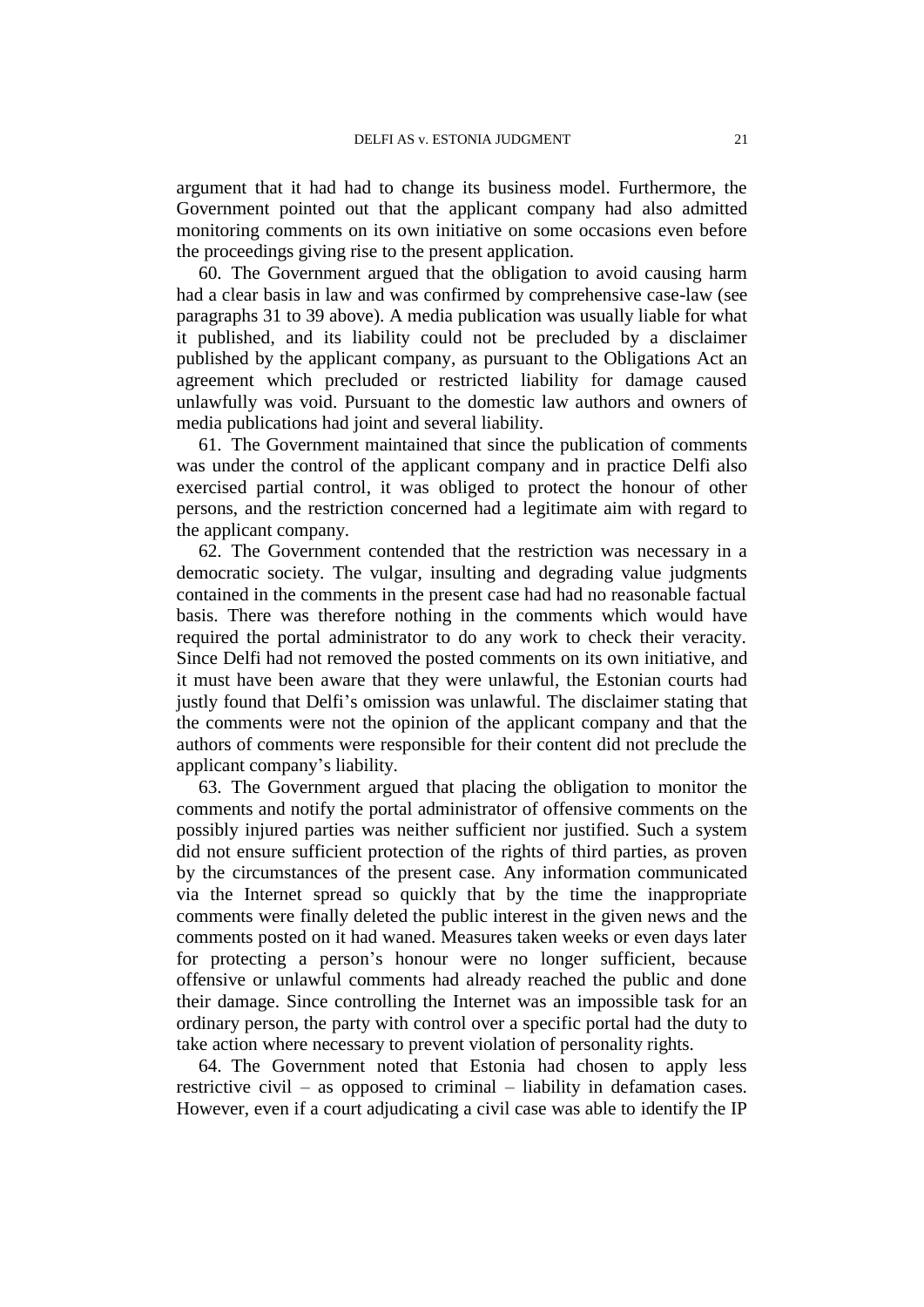address of a computer and the address where the computer was located, it was extremely difficult to identify the person who actually wrote the comment. Thus, as Delfi did not identify the commentators, this made it too difficult for an injured person to have recourse to the civil courts against anonymous authors of comments. Furthermore, the Government considered that the State's enacting of a regulation providing for mandatory identification of commentators on an Internet portal would constitute an excessive interference. Thus, it was more suitable and proportionate in civil proceedings to place greater liability (joint and several) for defamation on a portal owner who provided content services. The Government pointed out in this context that Delfi was a profit-oriented company which had invited visitors to its portal to comment on its articles without identifying the authors of the comments. At the same time the income it earned depended on the advertisements published on the portal, which, in turn, depended on the number of comments. The Government referred to the domestic courts' finding that Delfi had not acted with the due diligence required in commerce – it had not taken measures which would have precluded the risk of violation of other persons' rights. At the same time, the domestic courts had not prescribed to Delfi how it should perform its duties, leaving this matter for the applicant company and considering that there were various means of doing this.

65. The Government argued that the applicant company was not a hosting service provider for the purposes of the Information Society Services Act when publishing comments posted on Delfi's articles. A hosting service provider offered merely a data storage service, while the stored data, their insertion, removal and content (including ability to remove or change the stored data) remained under the control of service users. In the Delfi commenting environment those commenting lost control of their comments as soon as they had entered them, and commenters could not change or delete their comments. Thus, Delfi was not a technical intermediary in respect of comments, but a content service provider. It deleted and modified comments if needed, and had also done so prior to the Supreme Court's judgment, playing therefore an active role of such a kind as to give it knowledge of, or control over, the data relating to the comments to its articles. The fact that Delfi had taken measures to minimise insulting comments, for example by screening, demonstrated that Delfi had actually been aware of its liability.

66. The Government also pointed out that the comments in question had not attacked the public limited company concerned, but a member of its supervisory board personally, and could not therefore be justified by the exercise by the press of its role of a "public watchdog". The comments had resorted to offensive and intemperate language and had gone beyond a generally acceptable degree of exaggeration or provocation; they had not stimulated any reasonable public discussion.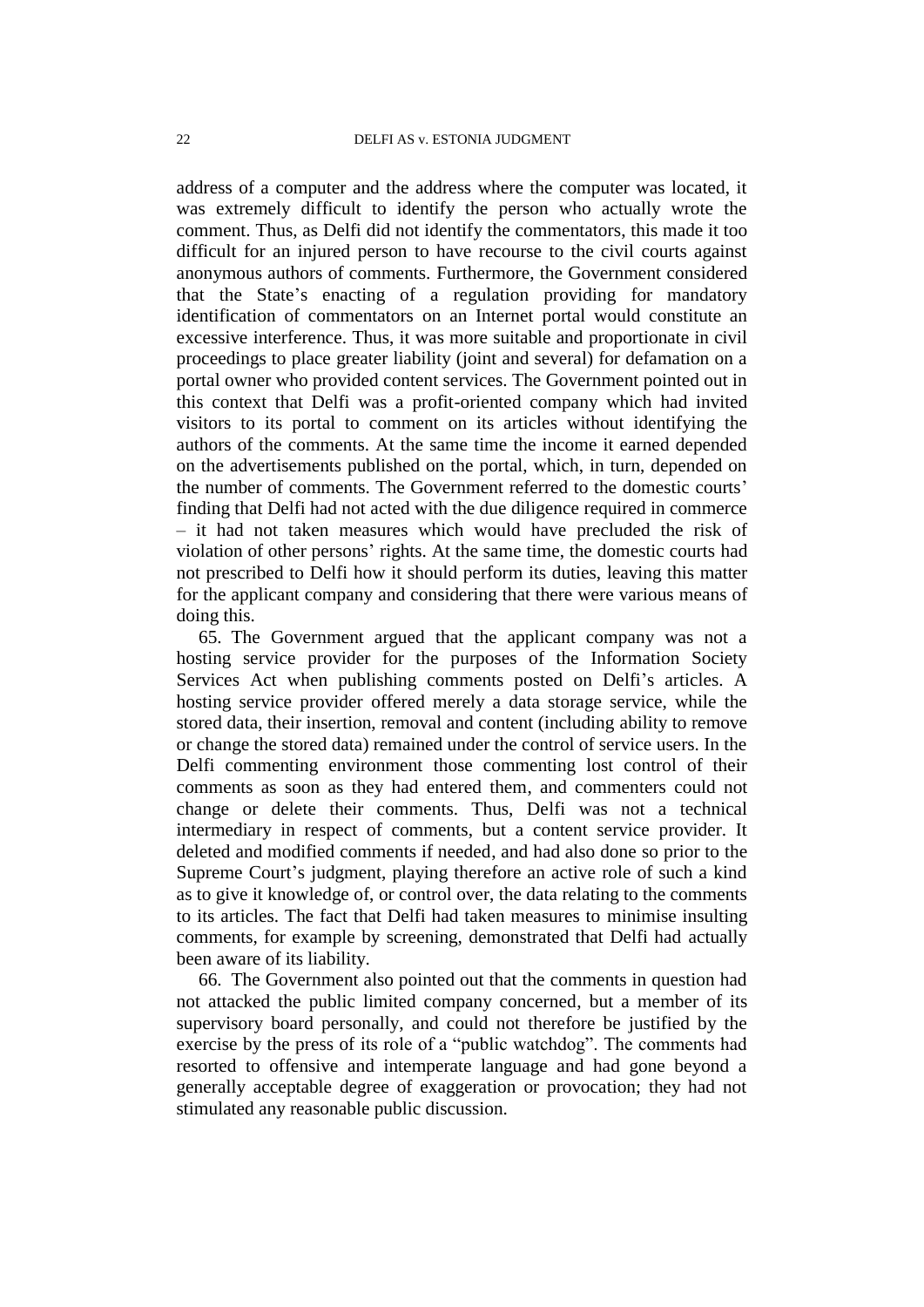67. Lastly, the Government considered that the sum the applicant company had been ordered to pay L. as compensation for non-pecuniary damage (corresponding to EUR 320) had not had a "chilling effect" on the freedom of expression.

### *2. The third-party intervener's arguments*

68. The Helsinki Foundation for Human Rights in Warsaw provided an analysis of the Polish law concerning the liability related to publication of materials on the Internet. It noted that Polish case-law was inconsistent. In some cases news portals had not been held responsible for comments posted by the readers, in other cases blog-owners or forum administrators had been held responsible for third-party comments. The Helsinki Foundation reiterated that prior restraint was a particularly restrictive measure, and it also indicated a variety of problems related to the notice-and-take-down procedure which called for more precise regulation.

# *3. The Court's assessment*

### **(a) Existence of an interference**

69. The Court notes that the focus of the parties' arguments differed as regards the applicant company's role in the present case. The Government were of the opinion that the applicant company was to be considered the discloser of the defamatory comments, whereas the applicant company considered that the comments had been published by third parties and the applicant company's freedom to impart information had been interfered with (see paragraphs [48](#page-19-0) and [49](#page-19-1) above). Regardless of the exact role to be attributed to the applicant company's activities, it is not, in substance, in dispute between the parties that the domestic courts' decisions in respect of the applicant company constituted an interference with its freedom of expression guaranteed under Article 10 of the Convention. The Court sees no reason to hold otherwise (see also paragraph [50](#page-20-0) above).

70. Such an interference with the applicant company's right to freedom of expression must be "prescribed by law", have one or more legitimate aims in the light of paragraph 2 of Article 10, and be "necessary in a democratic society".

# **(b) Lawfulness**

71. The Court reiterates that a norm cannot be regarded as a "law" within the meaning of Article 10 § 2 unless it is formulated with sufficient precision to enable the citizen to regulate his conduct; he must be able – if need be with appropriate advice – to foresee, to a degree that is reasonable in the circumstances, the consequences which a given action may entail. Those consequences need not be foreseeable with absolute certainty. Whilst certainty is desirable, it may bring in its train excessive rigidity, and the law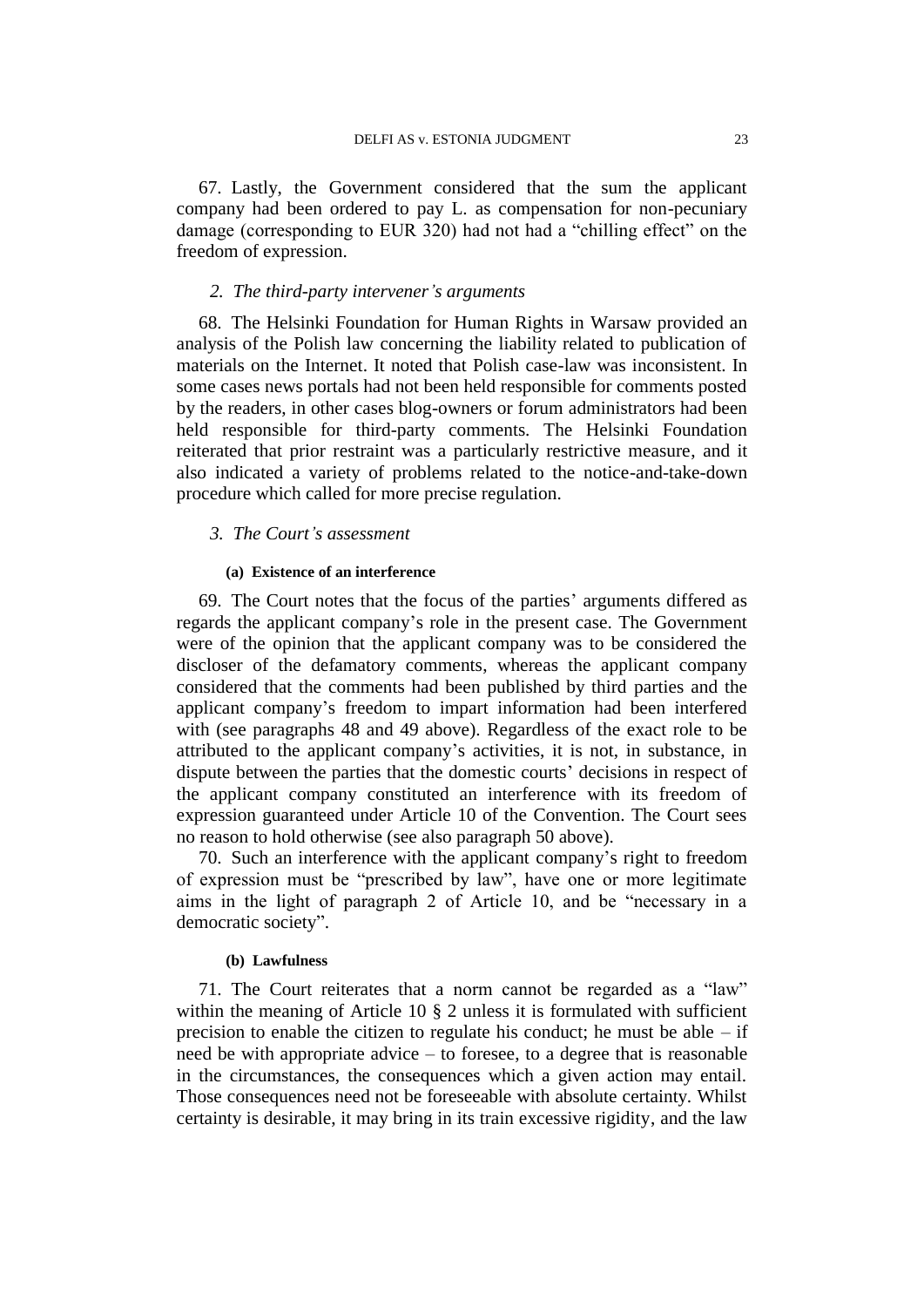must be able to keep pace with changing circumstances. Accordingly, many laws are inevitably couched in terms which, to a greater or lesser extent, are vague, and whose interpretation and application are questions of practice (see, for example, *Lindon, Otchakovsky-Laurens and July v. France* [GC], nos. 21279/02 and 36448/02, § 41, ECHR 2007-IV)

72. The Court further reiterates that the scope of the notion of foreseeability depends to a considerable degree on the content of the text in issue, the field it is designed to cover, and the number and status of those to whom it is addressed. A law may still satisfy the requirement of foreseeability even if the person concerned has to take appropriate legal advice to assess, to a degree that is reasonable in the circumstances, the consequences which a given action may entail. This is particularly true in relation to persons carrying on a professional activity, who are used to having to proceed with a high degree of caution when pursuing their occupation. They can on this account be expected to take special care in assessing the risks that such activity entails (see *Lindon, Otchakovsky-Laurens and July*, loc. cit., with further references to *Cantoni v. France*, 15 November 1996, § 35, *Reports of Judgments and Decisions* 1996-V, and *Chauvy and Others v. France*, no. 64915/01, §§ 43-45, ECHR 2004-VI).

73. The Court notes that in the present case the parties' opinions differed as to the question whether the interference with the applicant company's freedom of expression was "prescribed by law". The applicant company argued that the domestic law did not entail a positive obligation to premonitor content posted by third persons, and that its liability was limited under the EU Directive on Electronic Commerce. The Government referred to the pertinent provisions of the civil law and domestic case-law, under which media publications were liable for their publications along with the authors.

74. As regards the applicant company's argument that its liability was limited under the EU Directive on Electronic Commerce and the Information Society Services Act, the Court notes that the domestic courts found that the applicant company's activities did not fall within the scope of these acts. The Court reiterates in this context that it is not its task to take the place of the domestic courts. It is primarily for the national authorities, notably the courts, to resolve problems of interpretation of domestic legislation. The Court's role is confined to ascertaining whether the effects of such an interpretation are compatible with the Convention (see, among others, *Pérez de Rada Cavanilles v. Spain*, 28 October 1998, § 43, *Reports of Judgments and Decisions* 1998-VIII).

75. The Court further notes that pursuant to the pertinent provisions of the Constitution, the Civil Code (General Principles) Act and the Obligations Act (see paragraphs [31](#page-9-1) to [36](#page-9-0) above), as interpreted and applied by the domestic courts, the applicant company was deemed liable for the publication of the defamatory comments. Although these provisions are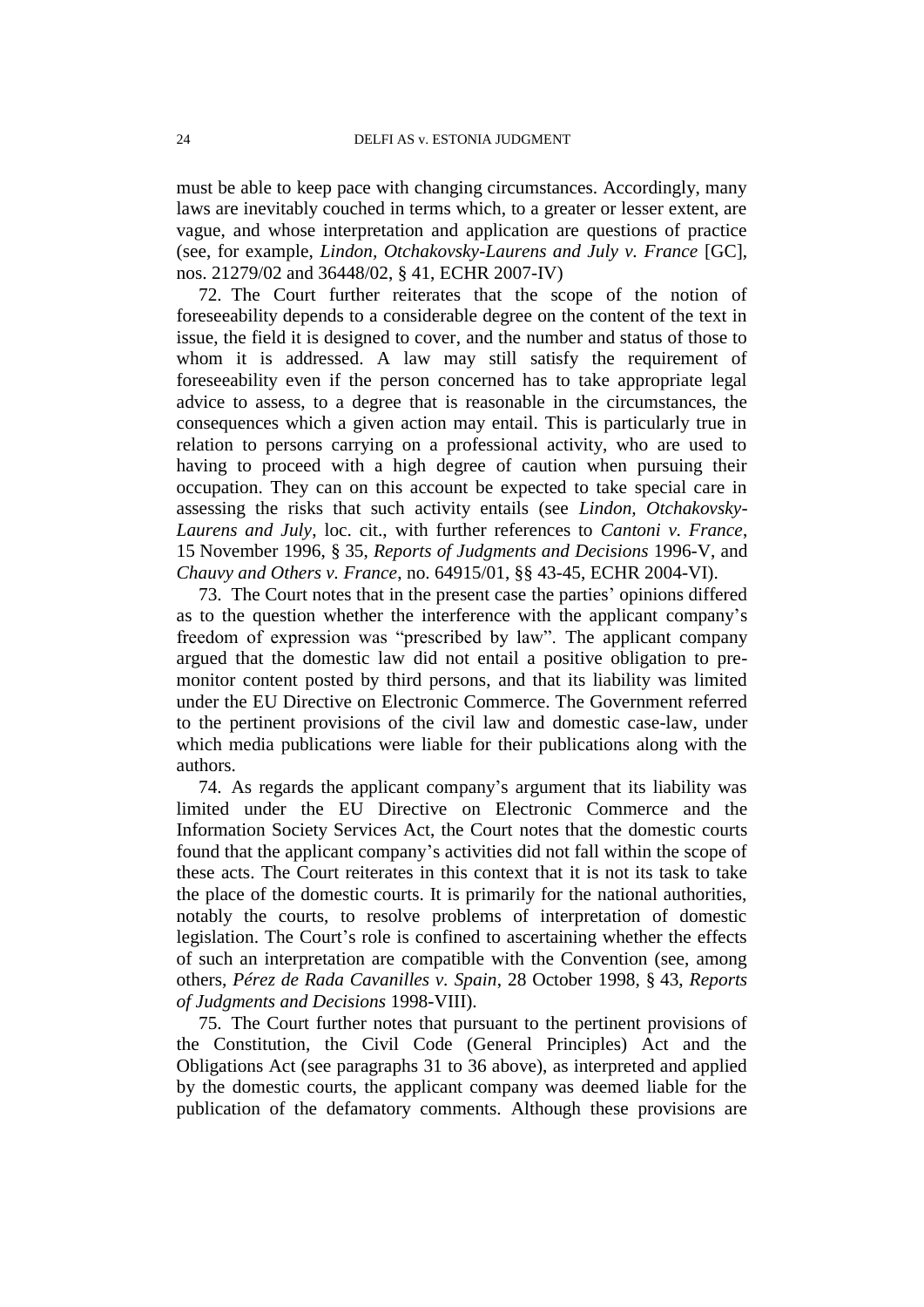quite general and lack detail in comparison with, for example, the Information Society Services Act (see paragraph 37 above), the Court is satisfied that they, along with the pertinent case-law, made it clear that a media publisher was liable for any defamatory statements made in its media publication. The fact that in the present case publication of articles and comments on an Internet portal was also found to amount to journalistic activity and the administrator of the portal as an entrepreneur was deemed to be a publisher can be seen, in the Court's view, as application of the existing tort law to a novel area related to new technologies (compare, for example, *Bernh Larsen Holding AS and Others v. Norway*, no. 24117/08, § 126, 14 March 2013, where the Court saw no reason to question the domestic court's interpretation, according to which legal provisions originally conceived in respect of hard copies of documents were also deemed to apply to electronically stored documents). This does not mean that the provisions of the civil law in question did not constitute a sufficiently clear legal basis for the applicant company's liability, or that gradual clarification of legal rules was outlawed (compare, *mutatis mutandis*, *Radio France and Others v. France*, no. 53984/00, §§ 20 and 30, ECHR 2004-II). Indeed, general provisions of law can at times make for a better adaptation to changing circumstances than can attempts at detailed regulation (see, for comparison, *Times Newspapers Ltd v. the United Kingdom (nos. 1 and 2)*, nos. 3002/03 and 23676/03, §§ 20, 21 and 38, ECHR 2009, where the "Internet publication rule" relied on a rule originally dating from the year 1849, and *Editorial Board of* Pravoye Delo *and Shtekel v. Ukraine*, no. 33014/05, §§ 60-68, ECHR 2011 (extracts), where the lack of reference to Internet publications in the otherwise quite detailed media law gave rise to an issue of lawfulness under Article 10 of the Convention).

76. The Court accordingly finds that, as a professional publisher, the applicant company must at least have been familiar with the legislation and case-law, and could also have sought legal advice. The Court observes in this context that the Delfi news portal is one of the largest in Estonia, and also that a degree of notoriety has been attributable to comments posted in its commenting area. Thus, the Court considers that the applicant company was in a position to assess the risks related to its activities and that it must have been able to foresee, to a reasonable degree, the consequences which these could entail. It therefore finds that the interference in issue was "prescribed by law" within the meaning of the second paragraph of Article 10 of the Convention.

### **(c) Legitimate aim**

77. The Court considers that the restriction of the applicant company's freedom of expression pursued a legitimate aim of protecting the reputation and rights of others. The Court has taken note of the applicant company's argument about the liability of the actual authors of the comments.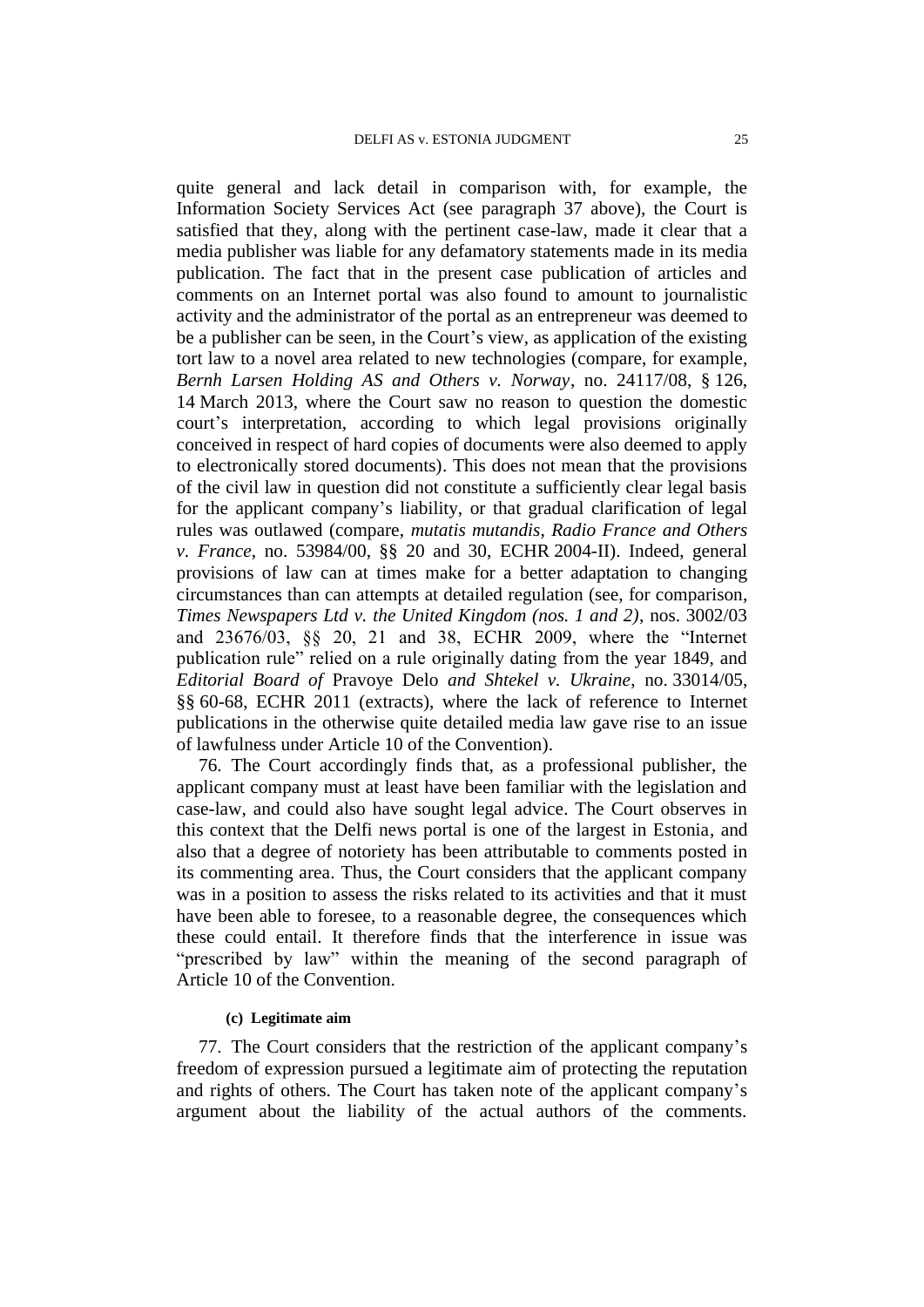However, in the Court's view the fact that the actual authors were also in principle liable does not remove the legitimate aim of holding the applicant company liable for any damage to the reputation and rights of others. The question of whether the applicant company's rights under Article 10 were excessively restricted in the present case by holding it liable for comments written by third parties is a question of whether the restriction was "necessary in a democratic society", to be dealt with below.

# **(d) Necessary in a democratic society**

### *(i) General principles*

78. The fundamental principles concerning the question whether an interference with freedom of expression is "necessary in a democratic society" are well established in the Court's case-law and have been summarised as follows (see, among other authorities, *Hertel v. Switzerland*, 25 August 1998, § 46, Reports of Judgments and Decisions 1998-VI; *Steel and Morris v. the United Kingdom*, no. 68416/01, § 87, ECHR 2005-II; *Mouvement raëlien suisse v. Switzerland* [GC], no. 16354/06, § 48, ECHR 2012 (extracts)); and *Animal Defenders International v. the United Kingdom* [GC], no. 48876/08, § 100, 22 April 2013:

"(i) Freedom of expression constitutes one of the essential foundations of a democratic society and one of the basic conditions for its progress and for each individual's self-fulfilment. Subject to paragraph 2 of Article 10, it is applicable not only to 'information' or 'ideas' that are favourably received or regarded as inoffensive or as a matter of indifference, but also to those that offend, shock or disturb. Such are the demands of pluralism, tolerance and broadmindedness without which there is no 'democratic society'. As set forth in Article 10, this freedom is subject to exceptions, which ... must, however, be construed strictly, and the need for any restrictions must be established convincingly ...

(ii) The adjective 'necessary', within the meaning of Article 10 § 2, implies the existence of a 'pressing social need'. The Contracting States have a certain margin of appreciation in assessing whether such a need exists, but it goes hand in hand with European supervision, embracing both the legislation and the decisions applying it, even those given by an independent court. The Court is therefore empowered to give the final ruling on whether a 'restriction' is reconcilable with freedom of expression as protected by Article 10.

(iii) The Court's task, in exercising its supervisory jurisdiction, is not to take the place of the competent national authorities but rather to review under Article 10 the decisions they delivered pursuant to their power of appreciation. This does not mean that the supervision is limited to ascertaining whether the respondent State exercised its discretion reasonably, carefully and in good faith; what the Court has to do is to look at the interference complained of in the light of the case as a whole and determine whether it was 'proportionate to the legitimate aim pursued' and whether the reasons adduced by the national authorities to justify it are 'relevant and sufficient'.... In doing so, the Court has to satisfy itself that the national authorities applied standards which were in conformity with the principles embodied in Article 10 and, moreover, that they relied on an acceptable assessment of the relevant facts ...."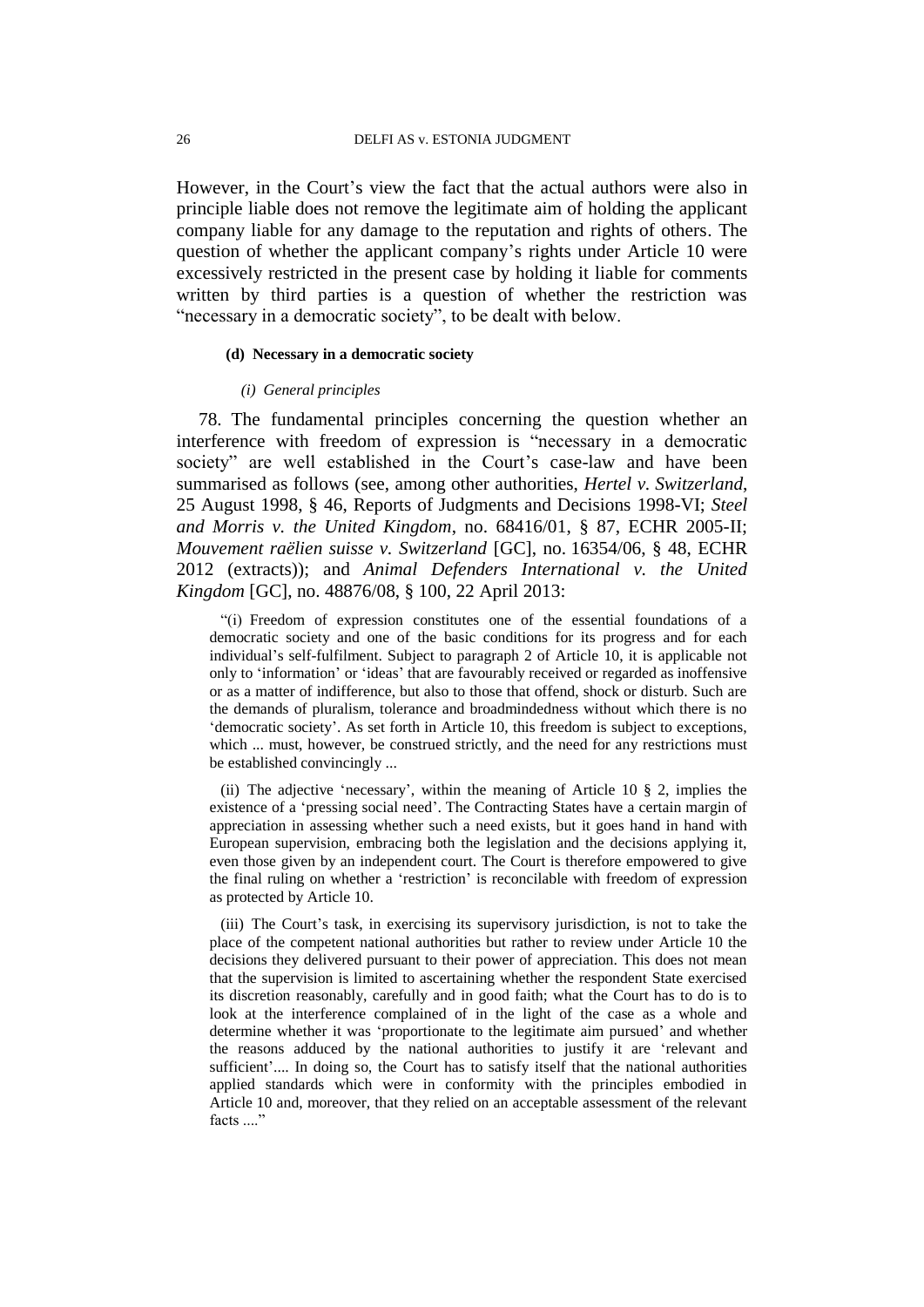79. Furthermore, the Court reiterates the essential function the press fulfils in a democratic society. Although the press must not overstep certain bounds, particularly as regards the reputation and rights of others and the need to prevent the disclosure of confidential information, its duty is nevertheless to impart – in a manner consistent with its obligations and responsibilities – information and ideas on all matters of public interest (see *Jersild v. Denmark*, 23 September 1994, § 31, Series A no. 298; *De Haes and Gijsels v. Belgium*, 24 February 1997, § 37, *Reports of Judgments and Decisions* 1997-I; and Bladet Tromsø *and Stensaas v. Norway* [GC], no. 21980/93, § 58, ECHR 1999-III). In addition, the Court is mindful of the fact that journalistic freedom also covers possible recourse to a degree of exaggeration, or even provocation (see *Prager and Oberschlick v. Austria*, 26 April 1995, § 38, Series A no. 313, and Bladet Tromsø *and Stensaas*, cited above, § 59). The limits of permissible criticism are narrower in relation to a private citizen than in relation to politicians or governments (see, for example, *Castells v. Spain*, 23 April 1992, § 46, Series A no. 236; *Incal v. Turkey*, 9 June 1998, § 54, *Reports of Judgments and Decisions* 1998-IV; and *Tammer v. Estonia*, no. 41205/98, § 62, ECHR 2001-I).

80. The Court reiterates that the right to protection of reputation is a right which is protected by Article 8 of the Convention as part of the right to respect for private life (see *Chauvy and Others*, cited above, § 70; *Pfeifer v. Austria*, no. 12556/03, § 35, 15 November 2007; and *Polanco Torres and Movilla Polanco v. Spain*, no. 34147/06, § 40, 21 September 2010). In order for Article 8 to come into play, however, an attack on a person's reputation must attain a certain level of seriousness and be made in a manner causing prejudice to personal enjoyment of the right to respect for private life (see *A. v. Norway*, no. 28070/06, § 64, 9 April 2009, and *Axel Springer AG v. Germany* [GC], no. 39954/08, § 83, 7 February 2012).

81. When examining whether there is a need for an interference with freedom of expression in a democratic society in the interests of the "protection of the reputation or rights of others", the Court may be required to ascertain whether the domestic authorities have struck a fair balance when protecting two values guaranteed by the Convention which may come into conflict with each other in certain cases, namely on the one hand freedom of expression protected by Article 10, and on the other the right to respect for private life enshrined in Article 8 (see *Hachette Filipacchi Associés v. France*, no. 71111/01, § 43, 14 June 2007; *MGN Limited v. the United Kingdom*, no. 39401/04, § 142, 18 January 2011; and *Axel Springer AG*, cited above, § 84).

82. The Court has found that, as a matter of principle, the rights guaranteed under Articles 8 and 10 deserve equal respect, and the outcome of an application should not, in principle, vary according to whether it has been lodged with the Court under Article 10 of the Convention by the publisher of an offending article or under Article 8 of the Convention by the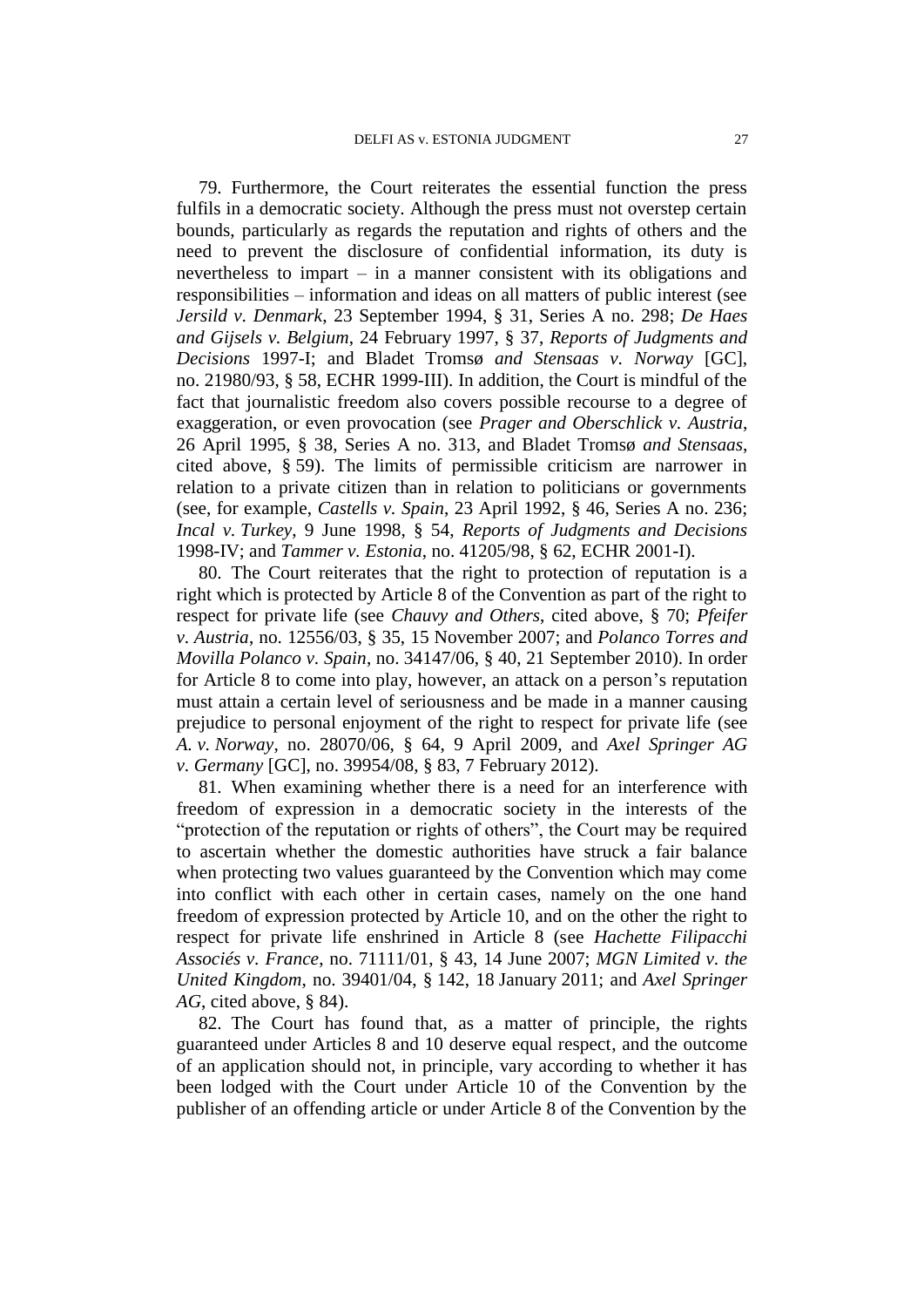person who has been the subject of that article. Accordingly, the margin of appreciation should in principle be the same in both cases (see *Axel Springer AG*, cited above, § 87, and *Von Hannover v. Germany (no. 2)*  [GC], nos. 40660/08 and 60641/08, § 106, ECHR 2012, with further references to the cases of *Hachette Filipacchi Associés* (*ICI PARIS*), cited above, § 41; *Timciuc v. Romania* (dec.), no. 28999/03, § 144, 12 October 2010; and *Mosley v. the United Kingdom*, no. 48009/08, § 111, 10 May 2011).

83. The Court has considered that where the right to freedom of expression is being balanced against the right to respect for private life, the relevant criteria in the balancing exercise include the following elements: contribution to a debate of general interest, how well known the person concerned is, the subject of the report, the prior conduct of the person concerned, the method of obtaining the information and its veracity, the content, form and consequences of the publication, and the severity of the sanction imposed (see *Axel Springer AG*, cited above, §§ 89-95, and *Von Hannover (no. 2)*, cited above, §§ 108-113).

### *(ii) Application of the principles to the present case*

84. Turning to the present case, the Court notes at the outset that there is no dispute that comments posted by readers in reaction to the news article published on the applicant company's Internet news portal were of a defamatory nature. Indeed, the applicant company promptly removed the comments once it was notified by the injured party, and described them as "infringing" and "illicit" before the Court. However, the parties' views differ as to whether the applicant company's civil liability for the defamatory comments amounted to a disproportionate interference with its freedom of expression. In other words, the question is whether the applicant company's obligation, as established by the domestic judicial authorities, to ensure that comments posted on its Internet portal did not infringe the personality rights of third persons was in accordance with the guarantees set out in Article 10 of the Convention.

85. In order to resolve this question, the Court will proceed to analyse in turn a number of factors which it considers to be of importance in the circumstances of the present case. Firstly, the Court will examine the context of the comments, secondly, the measures applied by the applicant company in order to prevent or remove defamatory comments, thirdly, the liability of the actual authors of the comments as an alternative to the applicant company's liability, and fourthly the consequences of the domestic proceedings for the applicant company.

86. The Court notes that the news article published on the Delfi news portal addressed a topic of a certain degree of public interest. It discussed a shipping company's moving its ferries from one route to another and in doing so breaking the ice at potential locations of ice roads, as a result of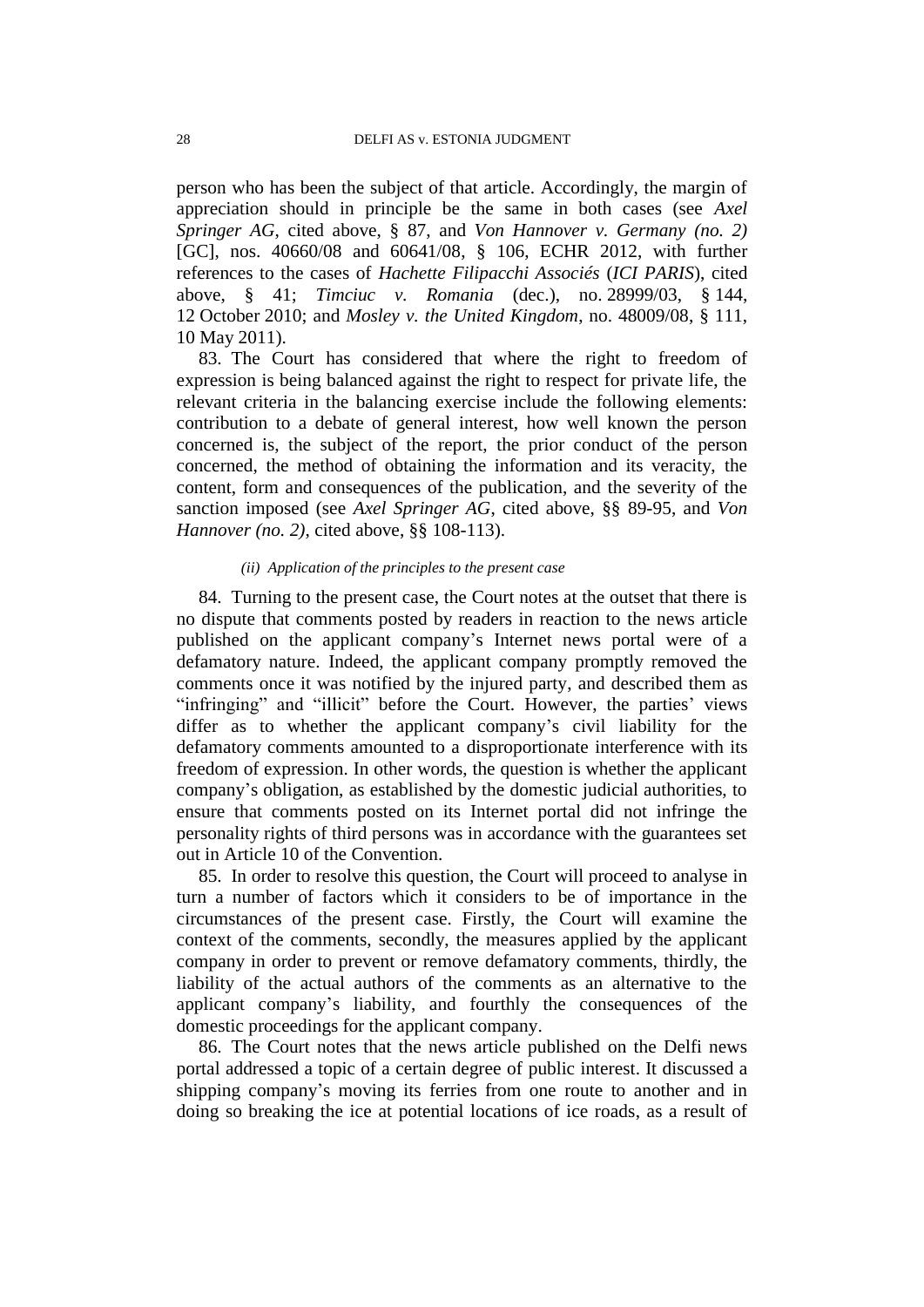which the opening of such roads  $-$  a cheaper and faster connection to the islands compared to the company's ferry services – was postponed for several weeks. The article itself was a balanced one, a manager of the shipping company was given the opportunity to provide explanations, and the article contained no offensive language. Indeed, the article itself gave rise to no arguments about defamation in the domestic proceedings. Nevertheless, the article dealt with the shipping company's activities that negatively affected a large number of people. Therefore, the Court considers that the applicant company, by publishing the article in question, could have realised that it might cause negative reactions against the shipping company and its managers and that, considering the general reputation of comments on the Delfi news portal, there was a higher-than-average risk that the negative comments could go beyond the boundaries of acceptable criticism and reach the level of gratuitous insult or hate speech. It also appears that the number of comments posted on the article in question was above average and indicated a great deal of interest in the matter among the readers and those who posted their comments. Thus, the Court concludes that the applicant company was expected to exercise a degree of caution in the circumstances of the present case in order to avoid being held liable for an infringement of other persons' reputations.

87. As regards the measures applied by the applicant company, the Court notes that, in addition to the disclaimer stating that the writers of the comments – and not the applicant company – were accountable for them, and that it was prohibited to post comments that were contrary to good practice or contained threats, insults, obscene expressions or vulgarities, the applicant company had two general mechanisms in operation. Firstly, it had an automatic system of deletion of comments based on stems of certain vulgar words. Secondly, it had a notice-and-take-down system in place according to which anyone could notify it of an inappropriate comment by simply clicking on a button designated for that purpose, to bring it to the attention of the portal administrators. In addition, on some occasions the administrators of the portal removed inappropriate comments on their own initiative. Thus, the Court considers that the applicant company cannot be said to have wholly neglected its duty to avoid causing harm to third parties' reputations. Nevertheless, it would appear that the automatic word-based filter used by the applicant company was relatively easy to circumvent. Although it may have prevented some of the insults or threats, it failed to do so in respect of a number of others. Thus, while there is no reason to doubt its usefulness, the Court considers that the word-based filter as such was insufficient for preventing harm being caused to third persons.

88. The Court has further had regard to the notice-and-take-down system as used by the applicant company. Indeed, the question of whether by applying this system the applicant company had fulfilled its duty of diligence was one of the main points of disagreement between the parties in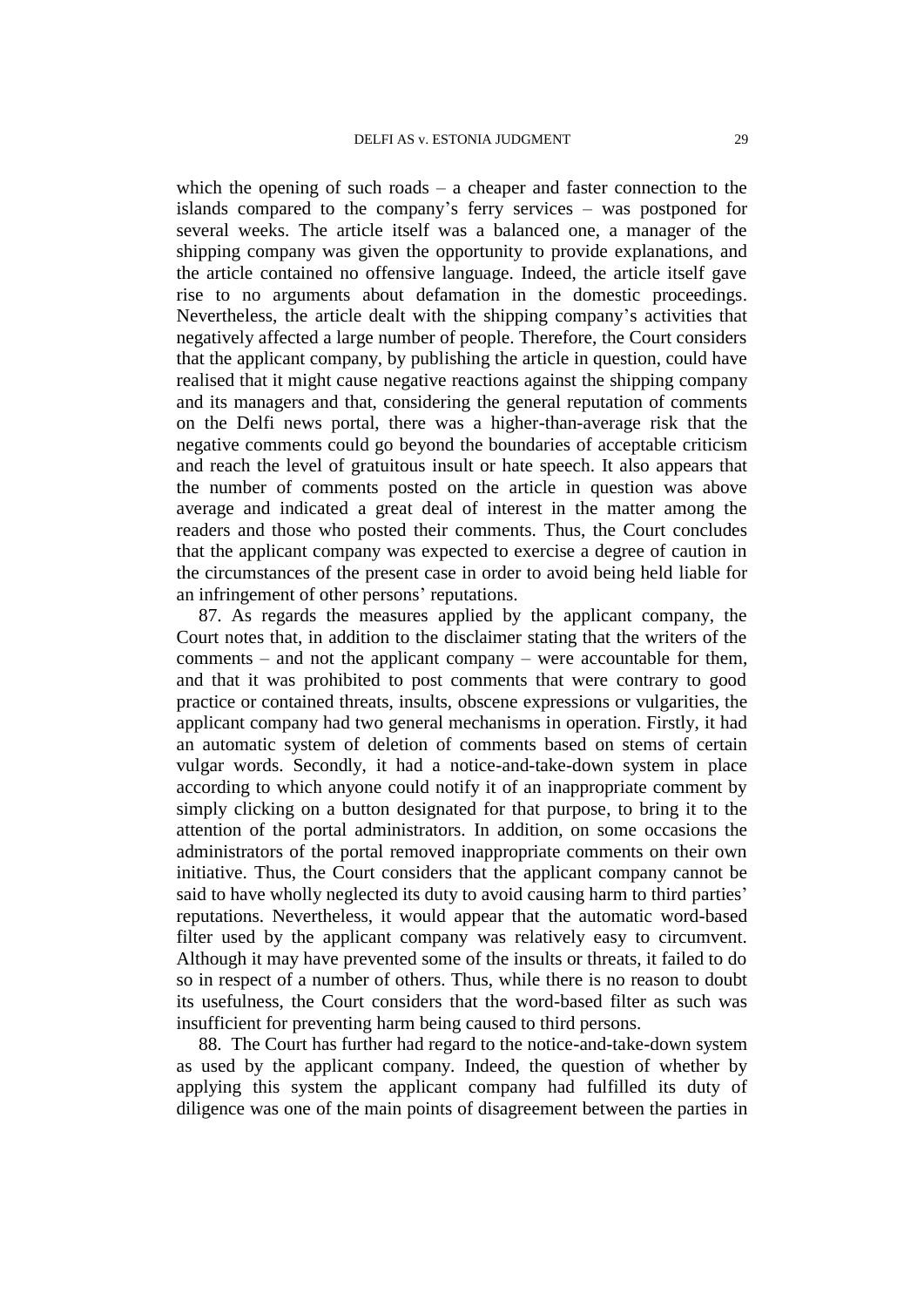the present case. The Court firstly notes that the technical solution related to the Delfi portal's notice-and-take-down system was easily accessible and convenient for users – there was no need to take any steps other than clicking on a button provided for that purpose. There was no need to formulate reasons as to why a comment was considered inappropriate or to send a letter to the applicant company with the pertinent request. Although in the present case the interested person did not use the notice-and-takedown feature offered by the applicant company on its website, but rather relied on making his claim in writing and sending it by mail, this was his own choice, and in any event there is no dispute that the defamatory comments were removed by the applicant company without delay after receipt of the notice. Nevertheless, by that time the comments had already been accessible to the public for six weeks.

89. The Court notes that in the interested person's opinion, shared by the domestic courts, the prior automatic filtering and notice-and-take-down system used by the applicant company did not ensure sufficient protection for the rights of third persons. The domestic courts attached importance in this context to the fact that the publication of the news articles and making public the readers' comments on these articles was part of the applicant company's professional activity. It was interested in the number of readers as well as comments, on which its advertising revenue depended. The Court considers this argument pertinent in determining the proportionality of the interference with the applicant company's freedom of expression. It also finds that publishing defamatory comments on a large Internet news portal, as in the present case, implies a wide audience for the comments. The Court further notes that the applicant company – and not a person whose reputation could be at stake – was in a position to know about an article to be published, to predict the nature of the possible comments prompted by it and, above all, to take technical or manual measures to prevent defamatory statements from being made public. Indeed, the actual writers of comments could not modify or delete their comments once posted on the Delfi news portal – only the applicant company had the technical means to do this. Thus, the Court considers that the applicant company exercised a substantial degree of control over the comments published on its portal even if it did not make as much use as it could have done of the full extent of the control at its disposal.

90. The Court has also had regard to the fact that the domestic courts did not make any orders to the applicant company as to how the latter should ensure the protection of third parties' rights, leaving the choice to the applicant company. Thus, no specific measures such as a requirement of prior registration of users before they were allowed to post comments, monitoring comments by the applicant company before making them public, or speedy review of comments after posting, to name just a few, were imposed on the applicant company. The Court considers the leeway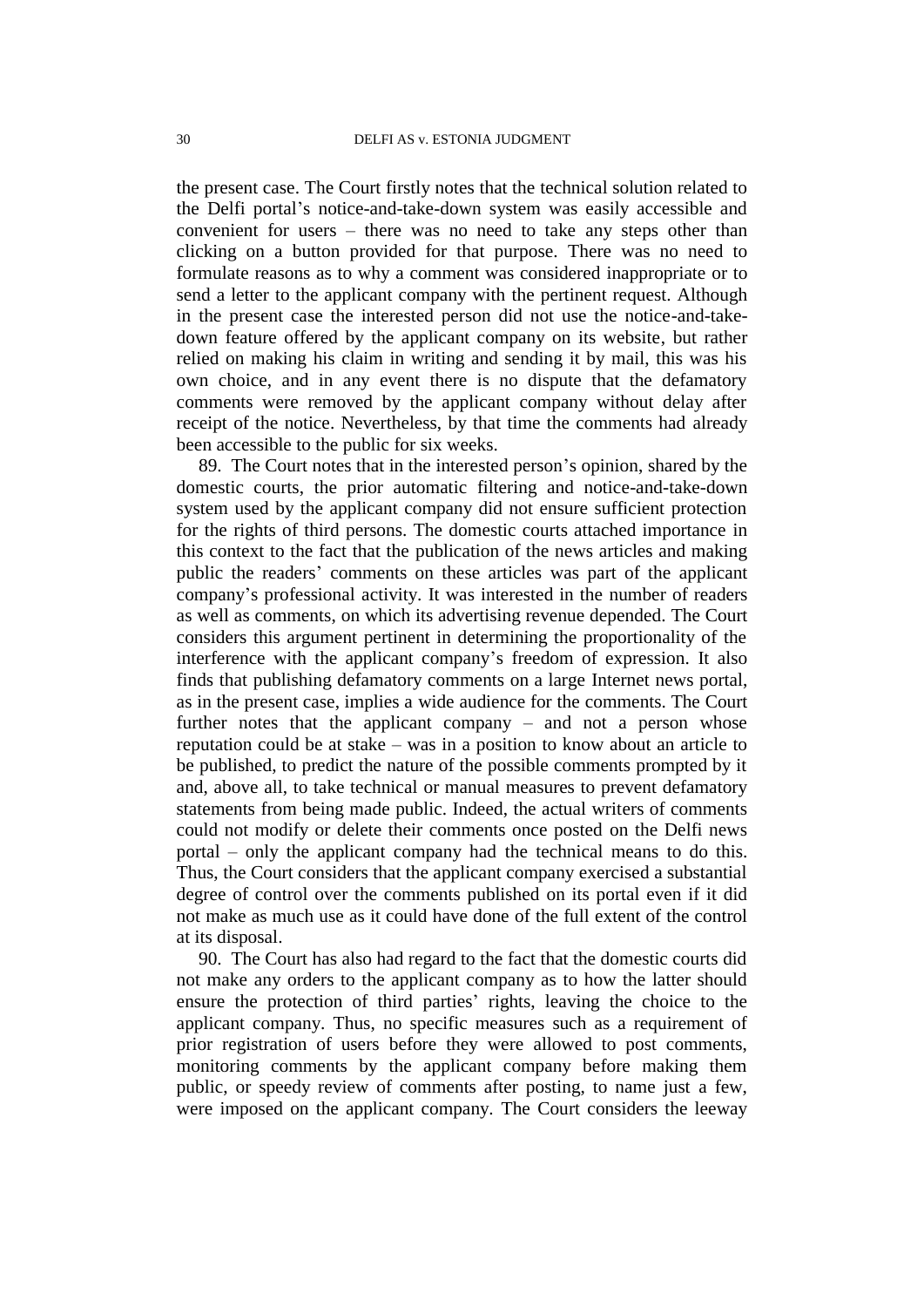left to the applicant company in this respect to be an important factor reducing the severity of the interference with its freedom of expression.

91. The Court has taken note of the applicant company's argument that the affected person could have brought a claim against the actual authors of the comments. It attaches more weight, however, to the Government's counter-argument that for the purposes of bringing a civil claim it was very difficult for an individual to establish the identity of the persons to be sued. Indeed, for purely technical reasons it would appear disproportionate to put the onus of identification of the authors of defamatory comments on the injured person in a case like the present one. Keeping in mind the State's positive obligations under Article 8 that may involve the adoption of measures designed to secure respect for private life in the sphere of the relations of individuals between themselves (see *Von Hannover (no. 2)*, cited above, § 98, with further references), the Court is not convinced that measures allowing an injured party to bring a claim only against the authors of defamatory comments – as the applicant company appears to suggest – would have, in the present case, guaranteed effective protection of the injured person's right to private life. It notes that it was the applicant company's choice to allow comments by non-registered users, and that by doing so it must be considered to have assumed a certain responsibility for these comments.

92. The Court is mindful, in this context, of the importance of the wishes of Internet users not to disclose their identity in exercising their freedom of expression. At the same time, the spread of the Internet and the possibility – or for some purposes the danger – that information once made public will remain public and circulate forever, calls for caution. The ease of disclosure of information on the Internet and the substantial amount of information there means that it is a difficult task to detect defamatory statements and remove them. This is so for an Internet news portal operator, as in the present case, but this is an even more onerous task for a potentially injured person, who would be less likely to possess resources for continual monitoring of the Internet. The Court considers the latter element an important factor in balancing the rights and interests at stake. It also refers, in this context, to the *Krone Verlag (no. 4)* judgment, where it found that shifting the defamed person's risk to obtain redress for defamation proceedings to the media company, usually in a better financial position than the defamer, was not as such a disproportionate interference with the media company's right to freedom of expression (see *Krone Verlag GmbH & Co. KG v. Austria (no. 4)*, no. 72331/01, § 32, 9 November 2006).

93. Lastly, the Court notes that the applicant company was obliged to pay the affected person the equivalent of EUR 320 in non-pecuniary damages. The Court is of the opinion that this sum, also taking into account that the applicant company was a professional operator of one of the largest